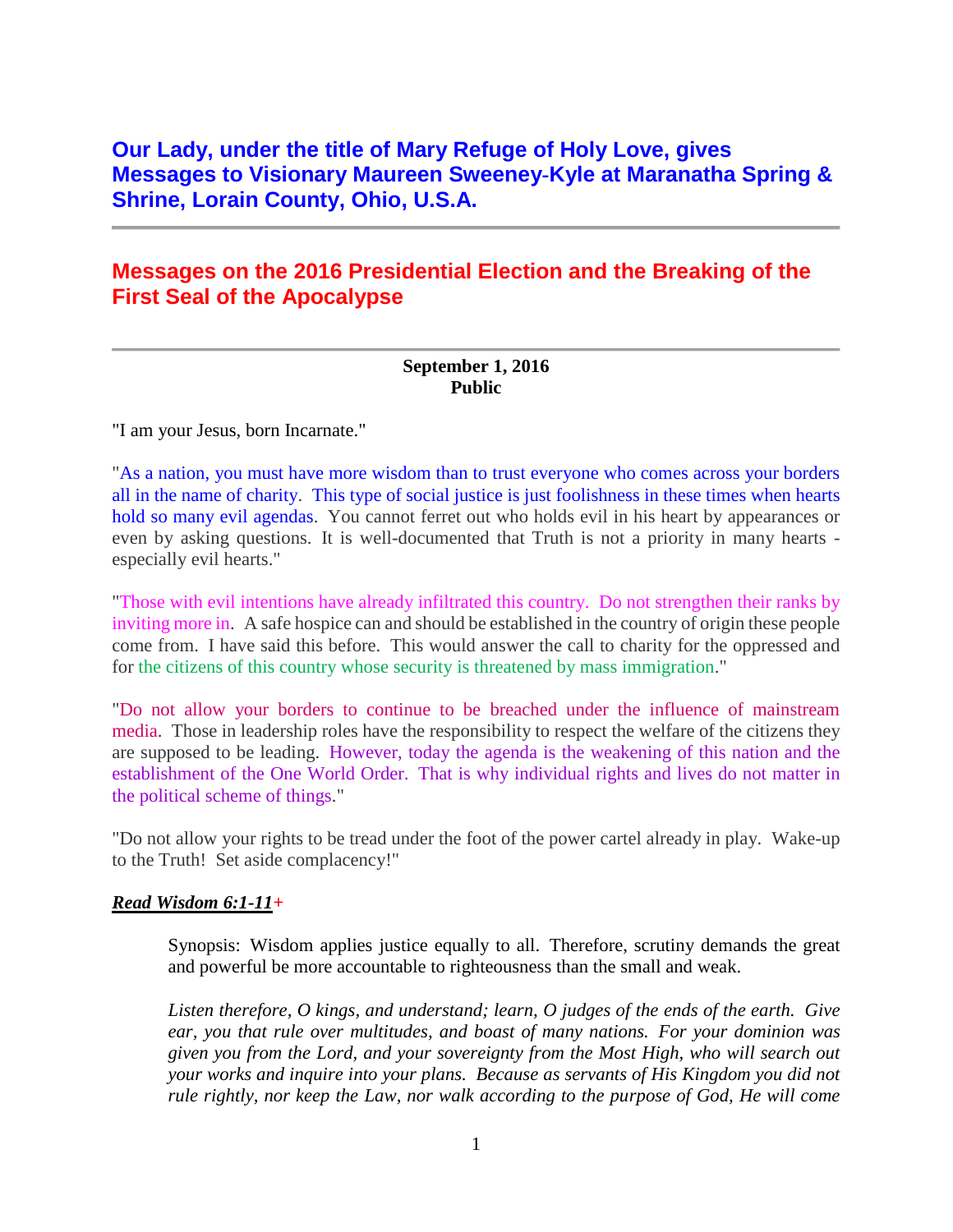*upon you terribly and swiftly, because severe judgment falls on those in high places. For the lowliest man may be pardoned in mercy, but mighty men will be mightily tested. For the Lord of all will not stand in awe of any one, nor show deference to greatness; because He Himself made both small and great, and He takes thought for all alike. But a strict inquiry is in store for the mighty. To you then, O monarchs, My Words are directed, that you may learn wisdom and not transgress. For they will be made holy who observe holy things in holiness, and those who have been taught them will find a defense. Therefore set your desire on My Words; long for them, and you will be instructed.*

*+-Scripture verses asked to be read by Jesus. -Scripture taken from the Ignatius Bible. -Synopsis of Scripture provided by spiritual advisor.*

#### **September 2, 2016 Public**

Mary, Refuge of Holy Love says: "Praise be to Jesus."

"I tell you, the conscience of the world cannot be corrected until the citizens of the world repent of their false values and their inability to distinguish right from wrong. Until then, every plan which man pursues to bring peace and prosperity to the world will remain bogged down in error. Success is realized when God's Blessing is placed upon any idea, plan or negotiation."

"I come to this property**\*** to help mankind realize that Holy Love dresses the heart in God's Will which is always His Divine Plan. Holy Love prospers the heart in good, as opposed to evil."

"The fact that values have become skewed as man tries to please himself, allows him to accept evil goals rather than God's goals. The One World Order is such a goal. There are leaders in your midst attempting to promote social chaos as a means of promoting a uni-government. Remain faithful to the Truth, as I am revealing these things to you. Do not surrender your freedoms or your national identity under any circumstances. God has given you freedoms that ambitious leaders are now trying to take away. Pray to recognize the Truth."

**\*** *The apparition site of Maranatha Spring and Shrine.*

### **September 3, 2016 Public**

Mary, Refuge of Holy Love says: "Praise be to Jesus."

"Your nation must maintain its sovereignty. The position of world leader must not be surrendered to a New World Order. There is no such thing as leading from behind. This nation must be a powerful influence for positive moral standards, beginning with the protection of life in the womb, so that other nations can take heed and follow suit."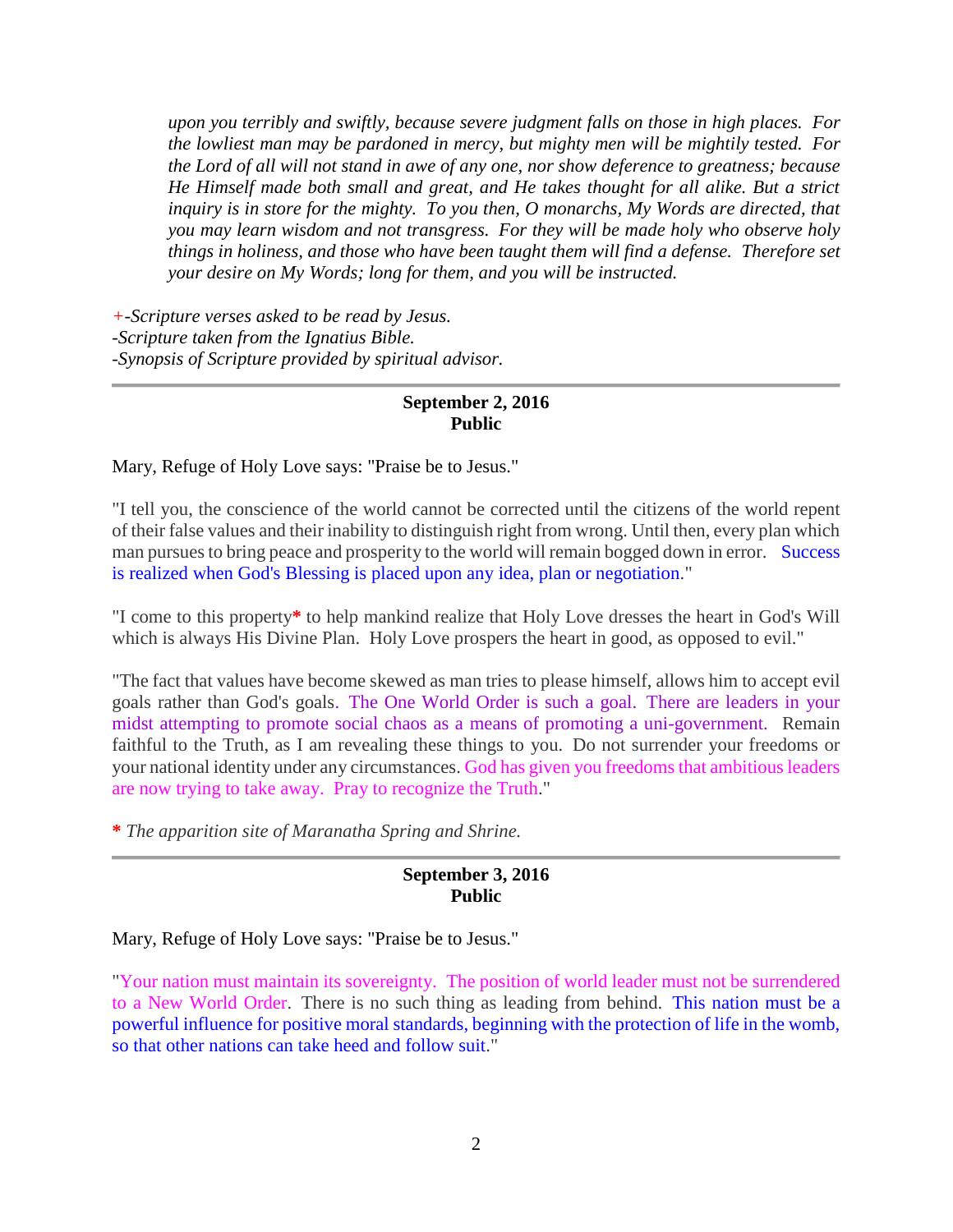"Rarely has one nation been given the influence to redirect the path of world governments. This will all be lost, however, if you choose leaders who are controlled by the international power cartel. National identity must be the treasure you cling to - otherwise this nation, like so many others, will be swallowed up by this cartel and ushered into the New World Order."

"The money behind this power cartel has taken over many lives, governments and hearts of world leaders. It is being used to weaken good and to promote evil. You must look at policies and actions - not just listen to words or follow influential names. Be wise in your decisions. Be 'One Nation under God' as God intends you to be."

### **September 4, 2016 Public**

Our Lady comes as Our Lady of Grace. She says: "Praise be to Jesus."

"Dear children, do not squander My Messages to you during these most troublesome of times. Many of you cannot find your way in the darkness without the light of My words. I come to you out of concern for your welfare. If mankind continues to make choices contrary to God's Commandments, he will have untold miseries to contend with. As it is, My Son's Arm of Justice grows heavier in every present moment."

"With Holy Love in your hearts, look for ways to please Jesus. He will match your smallest efforts with grace. Never support the compromise of Truth or the abuse of authority. These two sins are pulling the heart of the world farther and farther away from the Heart of My Son. Much will be taken away from the world as a result of these sins, which go unchecked in hearts. Leaders will suffer much and Divine Protection will be withdrawn. Ill inspired agendas will capture leaders in the most difficult situations. Some will fall to ruin."

"I am warning you of the danger of evil choices - choices which abandon the Divine Will. In some instances, these choices have already been made. Some remain in the offing. Satan is trying to misrepresent his evil and redefine the good choices. Therefore, pray for the wisdom to choose according to God's Plan."

# **September 4, 2016 First Sunday Family Night Service - For the Conversion of the Heart of the World**

St. Joseph is here and says: "Praise be to Jesus."

"It is the solemn duty of parents as their children grow in age to teach them the responsibility of respecting life in the womb. It is in this way when they are older, they will be pro-life citizens. Otherwise, it is very difficult to convert their way of thinking."

"Tonight, I'm imparting to you my Fatherly Blessing."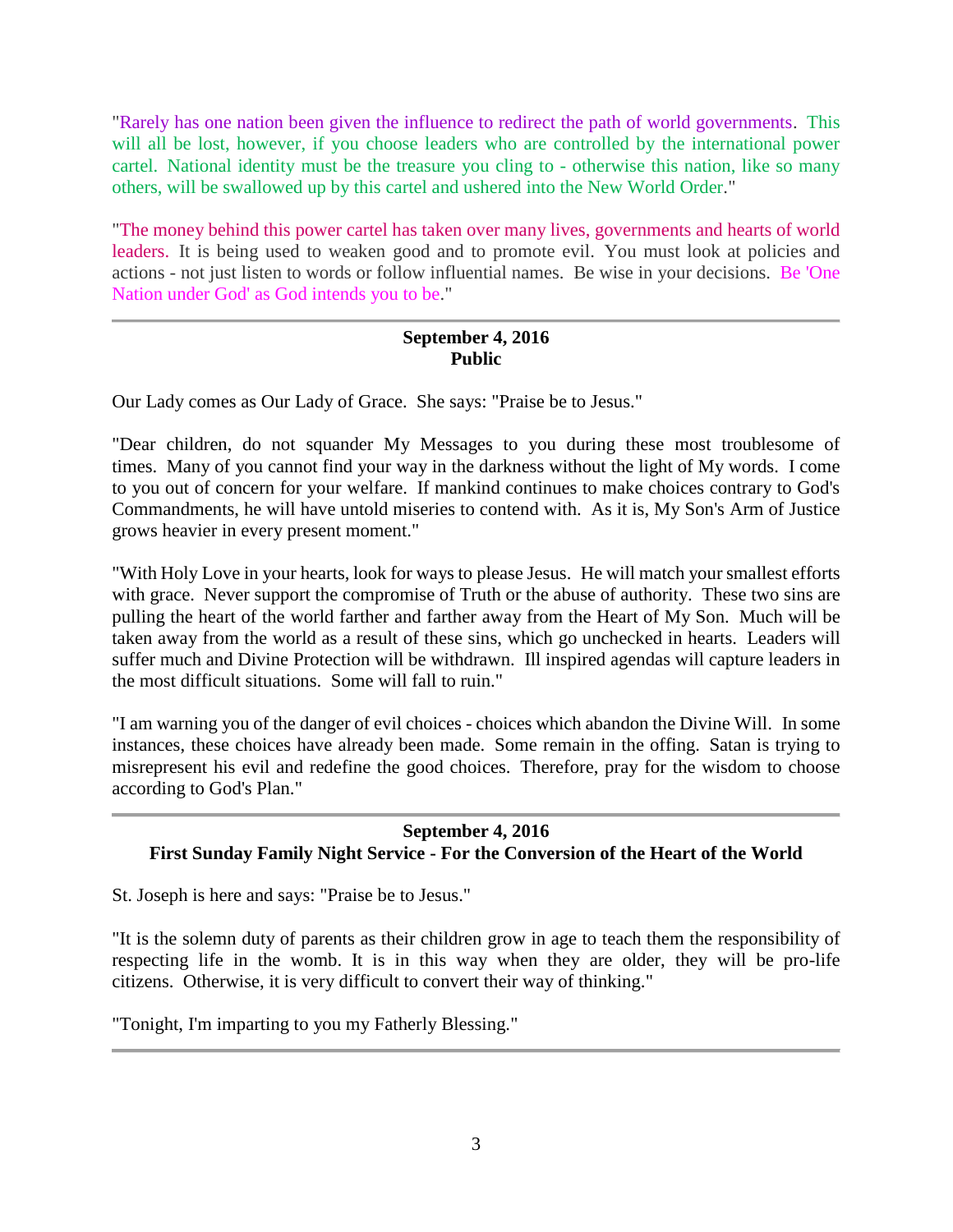#### **September 5, 2016 Public**

"I am your Jesus, born Incarnate."

"The confines of My Heart have opened to all humanity here**\*** at this Ministry.**\*\*** I invite all to enter through My Mother's Heart, which calls souls to repentance. This generation is remiss in soul searching and is more self-satisfied than any generation past. I invite you to return to the ways of righteousness by allowing Holy Love to convict your hearts of any wrongdoing."

"Do not be afraid to recognize even the smallest fault, for this is the way to be strengthened. So it is in the world, as well. Before nations can come closer to My Father's Will, they must first realize the ways they have departed from His Will."

"If a soul or a nation cannot recognize the doorway the enemy uses to enter, he cannot stop his aggression. This is how wickedness wins out."

"I wish to establish a covenant of Holy Love with all people and all nations, thereby igniting a Flame of My Divine Love in the world."

**\*** *The apparition site of Maranatha Spring and Shrine.* **\*\*** *The ecumenical Ministry of Holy and Divine Love at Maranatha Spring and Shrine.*

# **September 6, 2016 Public**

"I am your Jesus, born Incarnate."

"If I could show humanity the door to pass through to avoid future tragedies, I would show him the door to My Mother's Heart which is Holy Love. As it is, mankind is complacent in his choices and is not interested in change. He sees no error in his ways and does not consider the consequences before God as to his choices. This is all spawned by his inability to distinguish good from evil or to even care about this."

"But I continue to come here\* seeking to strengthen the Remnant Faithful both in numbers and in spiritual well-being. Holy Love sorts through the confusion of the day and helps the soul to choose good over evil. I desire spiritual leaders believe in My efforts here and define sin as sin. If they do not, they do not lead but confuse. Spiritual leaders should be parental in their advice to their flock - not condemning but lovingly correcting. What a difference that would make!"

\* The apparition site of Maranatha Spring and Shrine.

Read 1 Peter 5:2-4+

Synopsis: Encouragement to shepherds of the Church (priests and bishops) to tend their flocks in the pattern of the Chief Shepherd (Jesus) - not dominating over others by constraint of obedience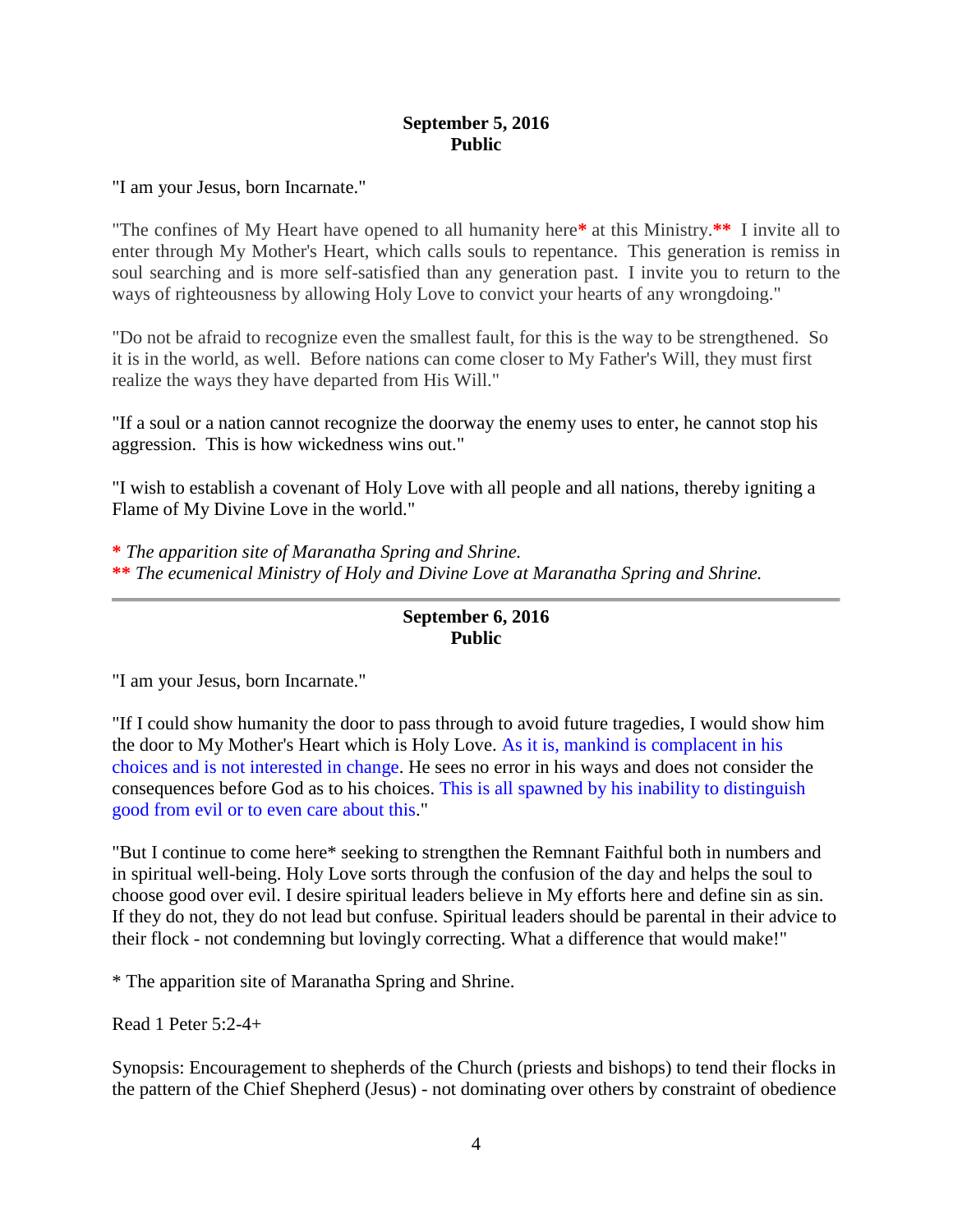or for self-gain but by being examples of servanthood.

Tend the flock of God that is your charge, not by constraint but willingly, not for shameful gain but eagerly, not as domineering over those in your charge but being examples to the flock. And when the chief Shepherd is manifested you will obtain the unfading crown of glory.

+-Scripture verses asked to be read by Jesus. -Scripture taken from the Ignatius Bible. -Synopsis of Scripture provided by Spiritual Advisor.

# **September 7, 2016 Public**

"I am your Jesus, born Incarnate."

"Of these times it has been written and prophesized that mankind would be deceived by false doctrine. That the weak in faith would follow false teachers and teachings that suited their passions. You, My children, must not be deceived but live in the Truth of Tradition. No other path leads to Heaven."

"Remember the signs of the times and the luring away of those whose lives have been consecrated to Me as little children of the Truth. Do not be tricked by eloquence or challenged by the confusion of the day. Do not allow title or influence to change your perception of the Truth. Truth does not change."

"Hold steadfast in the Tradition of Faith you have been taught."

Read Ephesians 4:11-16+

Synopsis: Diversity of Gifts are from the One Holy Spirit.

And His gifts were that some should be apostles, some prophets, some evangelists, some pastors and teachers, for the equipment of the saints, for the work of ministry, for building up the body of Christ, until we all attain to the unity of the faith and of the knowledge of the Son of God, to mature manhood, to the measure of the stature of the fullness of Christ; so that we may no longer be children, tossed to and fro and carried about with every wind of doctrine, by the cunning of men, by their craftiness in deceitful wiles. Rather, speaking the Truth in love, we are to grow up in every way into Him who is the head, into Christ, from Whom the whole body, joined and knit together by every joint with which it is supplied, when each part is working properly, makes bodily growth and upbuilds itself in love.

+-Scripture verses asked to be read by Jesus.

-Scripture taken from the Ignatius Bible.

-Synopsis of Scripture provided by Spiritual Advisor.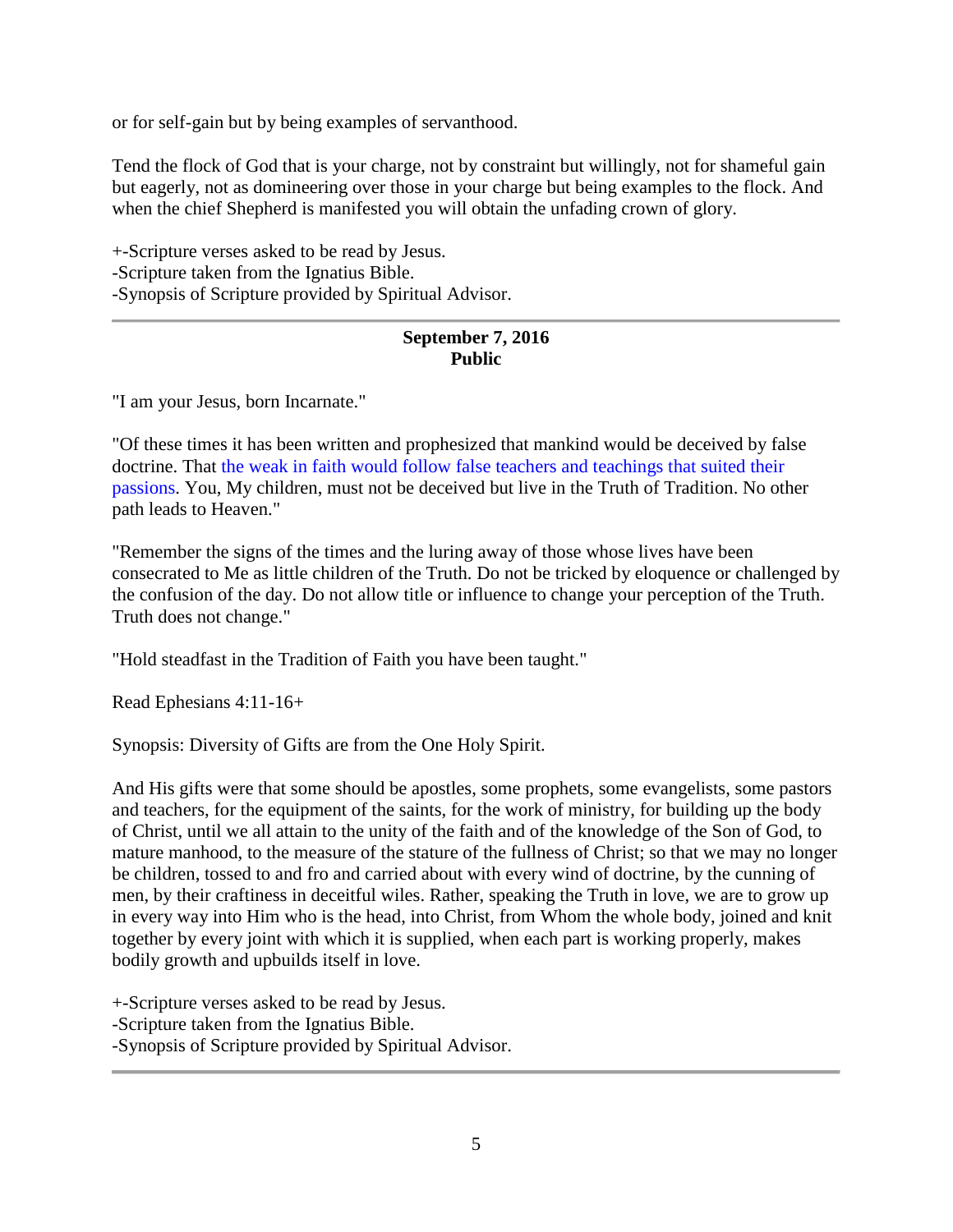#### **September 8, 2016 Public**

Mary, Refuge of Holy Love says: "Praise be to Jesus."

"I tell you solemnly, God's Justice cannot be politically influenced. Divine Justice stands unadulterated by secret agendas or ambition. His Scale of Justice carries righteousness as defined by Holy Love on one side and man's departure from His Laws on the other. God cannot be illogically pressured into unearned exoneration. The only thing that lessens His Justice is a repentant heart. Please note as in the days of Jonah.\*

"God's Mercy will never spurn a repentant heart. In His Justice, He never shows favoritism towards one sinner over another. Today, you have in the world many grave miscarriages of justice. Some are in the prominent public eye. This is not of God and bespeaks of dishonesty, hidden agendas and the abuse of power."

"Justice is carried out by God in accordance with obedience to His Commandments. He is not swayed by politics, money or power. This is the type of justice mankind must imitate."

\* Read Jonah 3:1-10+

Synopsis: As Jonah had 'made known' God's impending Justice if the people of Nineveh did not repent, turn away from their evil ways and depend upon God's Provision; so also, the heart of the world will be 'made known' through passing through the Purifying Flame of the Immaculate Heart of Mary, (also known as the Illumination of Conscience), and through unfolding events highlighting God's Dominion and Provision over mankind, the need to convert and turn back to God through Lenten-like practices of prayer, fasting and penance. The enactment of God's Justice or His Mercy depends on mankind's free-will response.

Then the word of the Lord came to Jonah the second time, saying, "Arise, go to Nineveh, that great city, and proclaim to it the Message that I tell you." So Jonah arose and went to Nineveh, according to the Word of the Lord. Now Nineveh was an exceedingly great city, three days' journey in breadth. Jonah began to go into the city, going a day's journey. And he cried, "Yet forty days, and Nineveh shall be overthrown!" And the people of Nineveh believed God; they proclaimed a fast, and put on sackcloth, from the greatest of them to the least of them. Then tidings reached the king of Nineveh, and he arose from his throne, removed his robe, and covered himself with sackcloth, and sat in ashes. And he made proclamation and published through Nineveh, "By the decree of the king and his nobles: Let neither man nor beast, herd nor flock, taste anything; let them not feed, or drink water, but let man and beast be covered with sackcloth, and let them cry mightily to God; yea, let every one turn from his evil way and from the violence which is in his hands. Who knows, God may yet repent and turn from His fierce anger, so that we perish not?" When God saw what they did, how they turned from their evil way, God repented of the evil which He had said He would do to them; and He did not do it.

+-Scripture verses asked to be read by Mary, Refuge of Holy Love.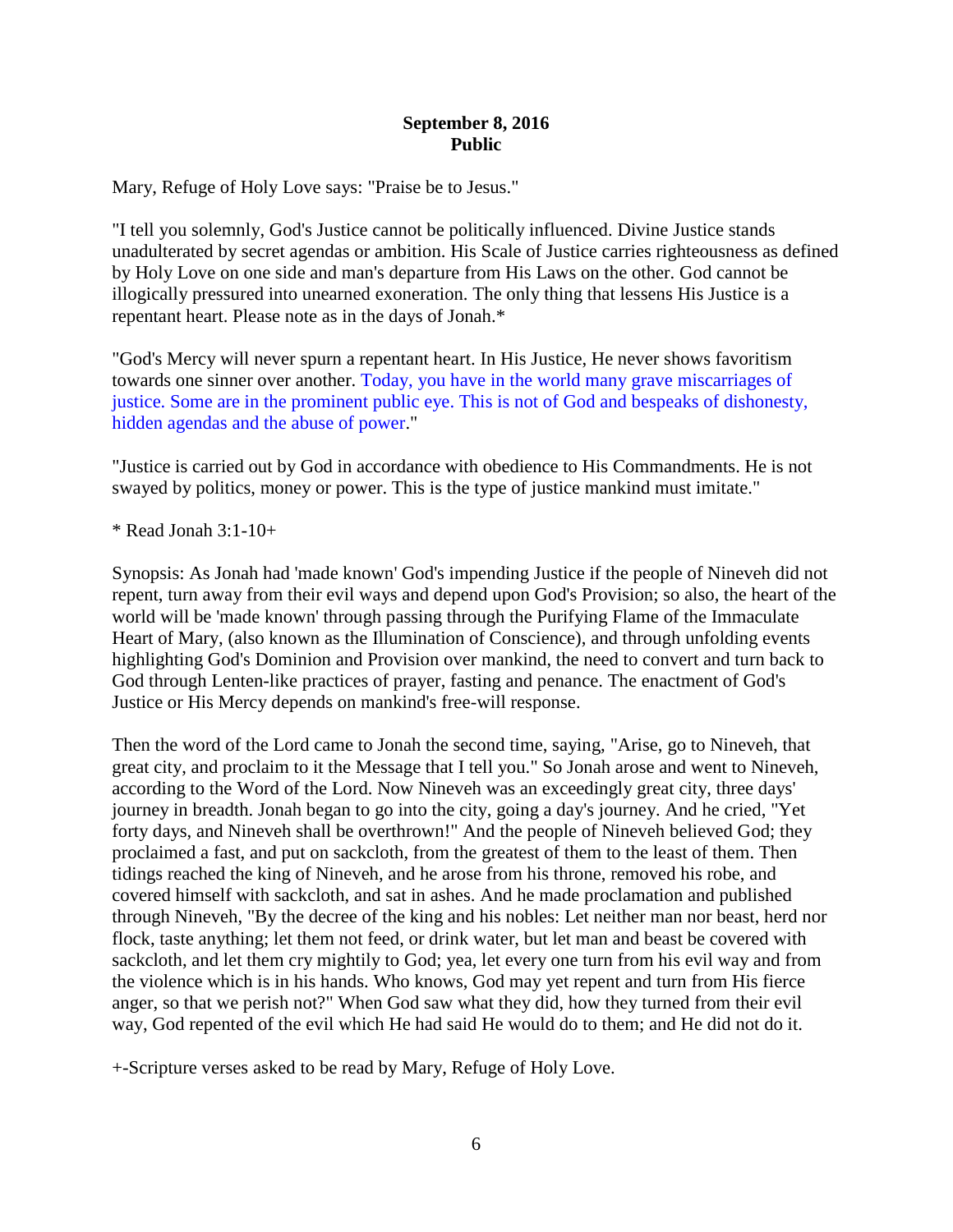-Scripture taken from the Ignatius Bible. -Synopsis of Scripture provided by Spiritual Advisor.

# **September 9, 2016 Public**

Mary, Refuge of Holy Love says: "Praise be to Jesus."

"These are the days of dichotomy - when two opposing sides to every political and social issue exist. Those who live in righteousness according to God's Commandments long for God's Justice to correct the consciences of the wicked. God, in His Patient Mercy does not intervene in a universal way. Rather, He calls consciences - one by one - into contrition in an attempt to increase and strengthen the Remnant Faithful."

"Pray for God's Dominion to shine again as the center of the universe and of every heart."

Read Psalm 82+

A Plea for Justice

God has taken His place in the Divine Council; in the midst of the gods He holds judgment:

"How long will you judge unjustly and show partiality to the wicked?

Give justice to the weak and the fatherless; maintain the right of the afflicted and the destitute.

Rescue the weak and the needy; deliver them from the hand of the wicked."

They have neither knowledge nor understanding, they walk about in darkness; all the foundations of the earth are shaken.

I say, "You are gods, sons of the Most High, all of you; nevertheless, you shall die like men, and fall like any prince."

Arise, O God, judge the earth; for to Thee belong all the nations! +-Scripture verses asked to be read by Mary, Refuge of Holy Love. -Scripture taken from the Ignatius Bible.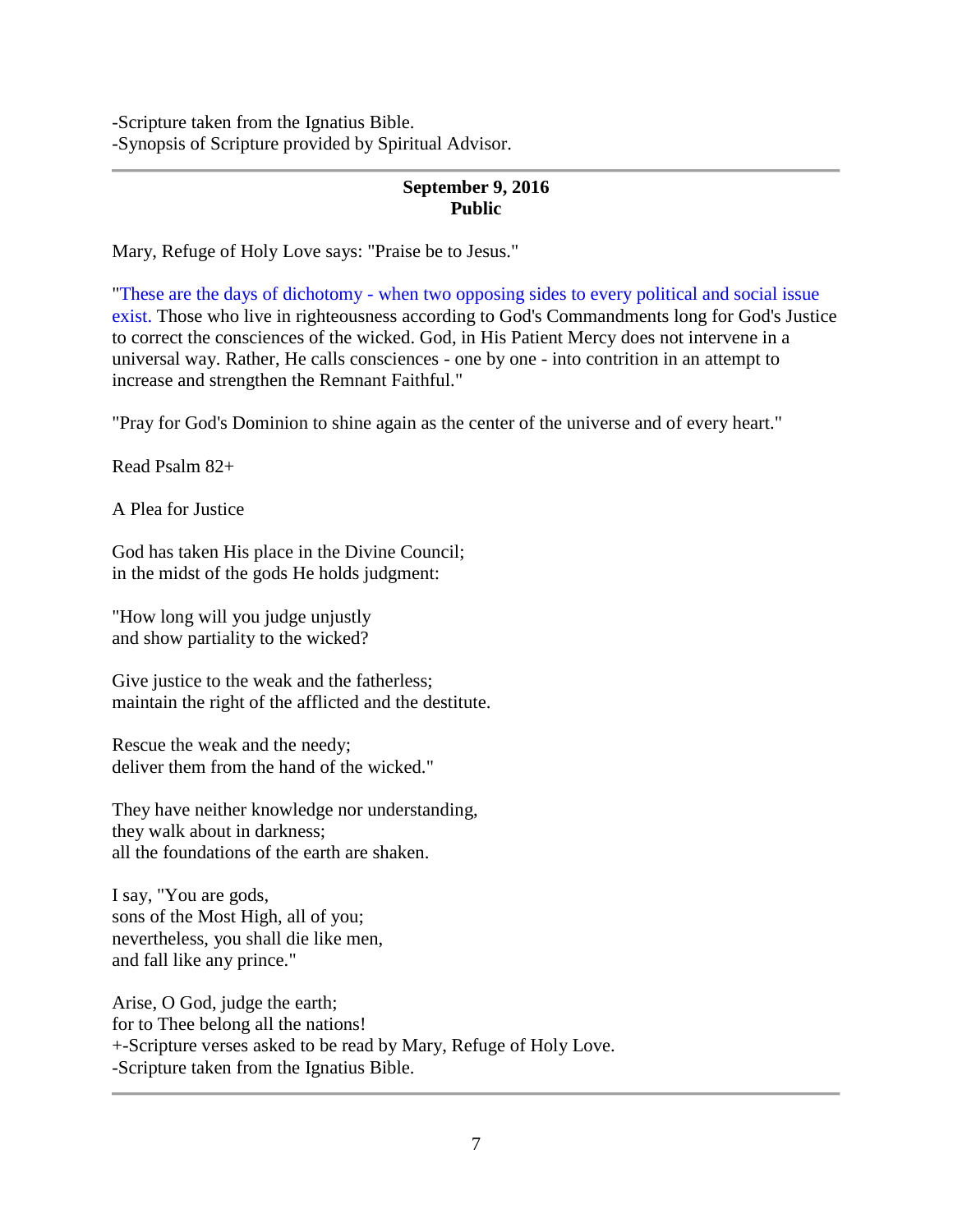### **September 9, 2016 Friday Service - For the Conversion of the Heart of the World**

Jesus is here. He says: "I am your Jesus, born Incarnate."

"My brothers and sisters, I beg your perseverance in praying for the victory of good over evil in this election. Some do not see the evil, others do not even look, for they do not care. Continue to pray for this victory and persevere."

"Tonight, I'm extending to you My Blessing of Divine Love."

### **September 10, 2016 Public**

Mary, Refuge of Holy Love says: "Praise be to Jesus."

"Please understand the urgency of these times. Your nation was founded as one nation, under God. These days man's desires and ambitions are taking precedence over God's Commandments. Law and order does not mean dictatorship. Freedom does not mean the right to do whatever you want without regard for others. Your constitution clothes all of these in the guidelines of Holy Love. Mankind's disregard for the constitution stems from a decadent moral attitude which carries your nation away from God's Divine Will."

"God will not permit any nation that votes to destroy life in the womb to continue to prosper and succeed. God will not defend the citizens of any such country from the loss of freedoms under a dictatorial rule. He may even allow the decline of such nations to appear safe and attractive by the encouragement of a One World Order. While you waste time worrying about climate change, the ideals your nation was founded upon are slipping away. God given rights of life, liberty and the pursuit of happiness are of far greater importance than the pretense of global warming."

"Always support the Truth and do not allow politics or politicians to lead you down a path paved with lies. Do not allow mainstream media to choose for you. Too much is at stake. Do not be united in evil, but united in good. Pray to recognize the difference."

Read Romans 16:17-18+

Synopsis: Watch those leaders who cause division and scandals contrary to doctrine received and avoid them, for they do not serve Christ but their own agendas.

I appeal to you, brethren, to take note of those who create dissensions and difficulties, in opposition to the doctrine which you have been taught; avoid them. For such persons do not serve our Lord Christ, but their own appetites, and by fair and flattering words they deceive the hearts of the simple-minded.

+-Scripture verses asked to be read by Mary, Refuge of Holy Love.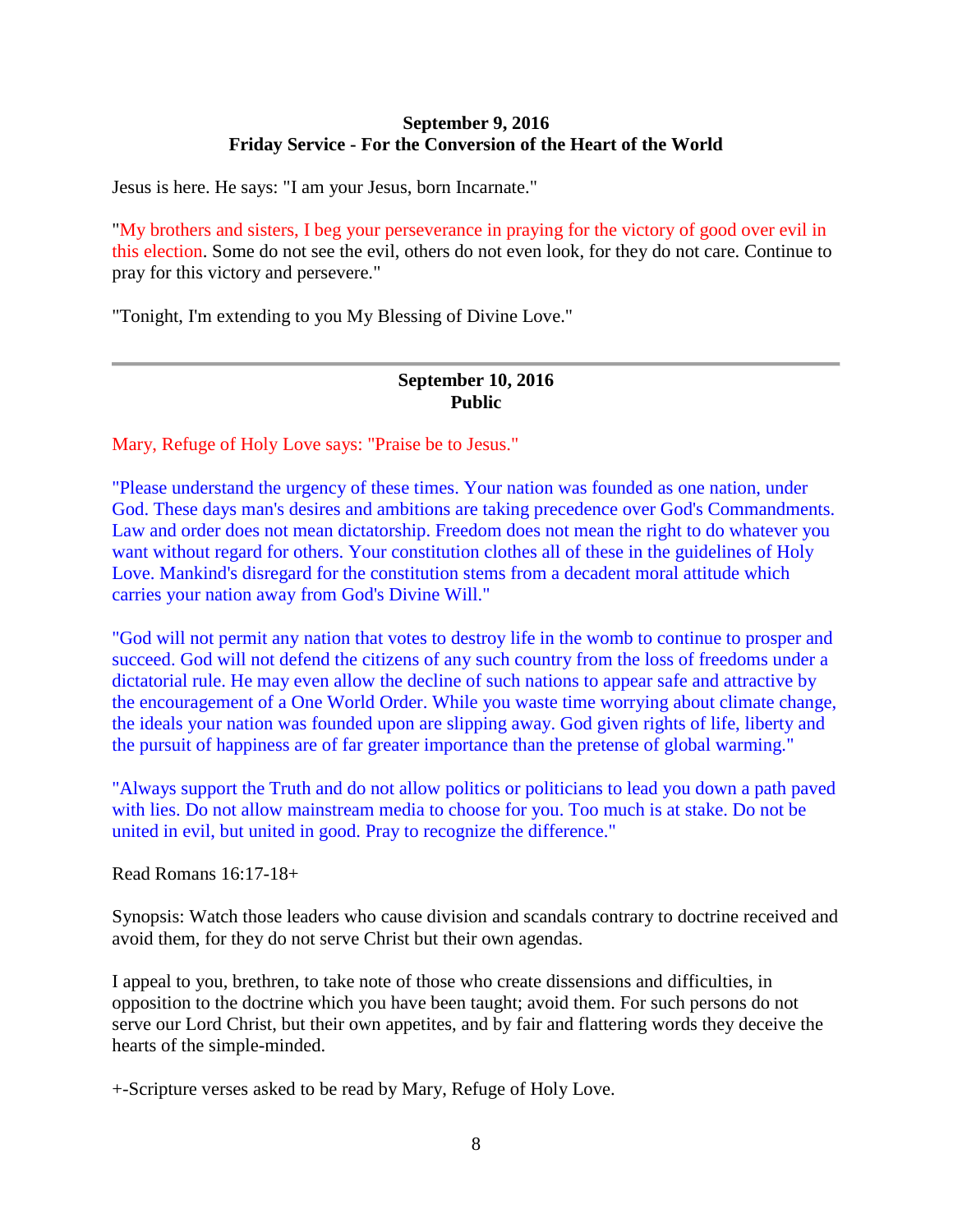-Scripture taken from the Ignatius Bible. -Synopsis of Scripture provided by spiritual advisor.

### **September 10, 2016 Public**

Mary, Refuge of Holy Love says: "Praise be to Jesus."

"At this time, I am proposing that all churches - no matter their denomination - remain open on the day of your presidential election. This would encourage and allow people to pray for the victory of good over evil. The churches should be open as long as the polls are open in any given area."

## **September 11, 2016 Public**

Mary, Refuge of Holy Love says: "Praise be to Jesus."

"These days, there should be mounting concern for the actions of radical, Islamic terrorism. This is an enemy that has declared war on all those whose beliefs differ from their own. This is not an enemy easily identified by a certain uniform or area of the world. Rather, this enemy remains hidden in hearts all over the world. What is more perplexing is the leaders of this country do not even seem willing to name the enemy, let alone carefully monitoring who is allowed into the country. Open borders are an open threat to the welfare of every citizen."

"You are commemorating 15 years since the tragic attack on the twin towers and the pentagon. Downplaying the threat that exists still today does not resolve the issue of further attacks. The wise will not be fooled by such politics. Leaders need to treat the citizens who elected them with respect, instead of leading with lies."

"Christians need to unite all over the world. As I told you before, evil has united with evil and become stronger. It is time for good to unite with good and be strengthened towards identifying and defeating evil."

### **September 12, 2016 Public**

Mary, Refuge of Holy Love says: "Praise be to Jesus."

"When evil takes root in hearts it is revealed in opinions. These opinions lay waste to God's Commandments. If the person is in leadership - either secular or religious - he is in a position to influence many with the error that is in his own heart. Listening to peoples' opinions is the way to discern if the person is worthy of your allegiance. There is a difference between judging and discerning. Judgment is based upon untruth and not the reality of the facts. It is most difficult when a leader is dishonest and does not shy away from calumny. You must be careful not to respect the influential office above the Truth."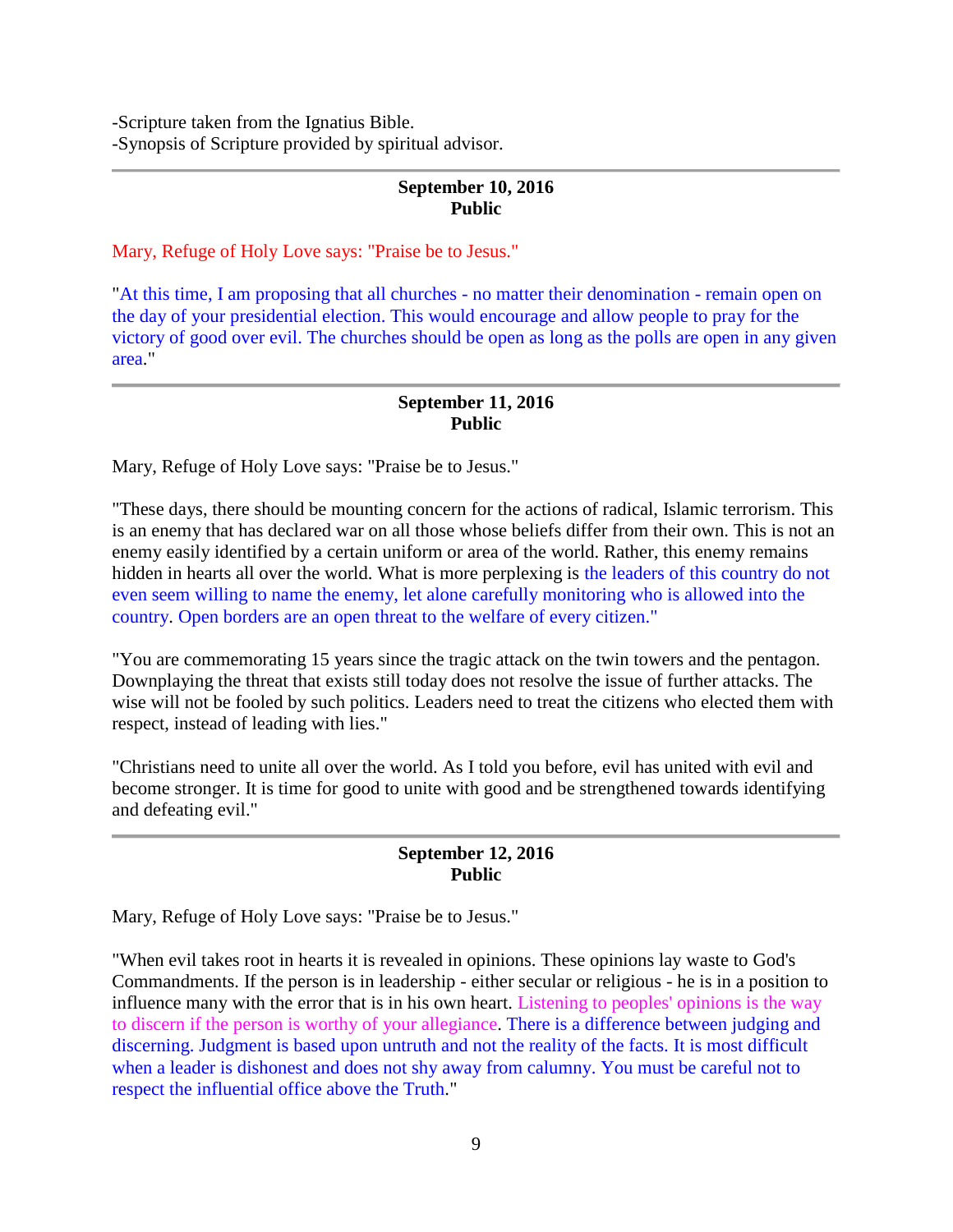"Some will say anything to protect their own power, reputation and ambition. These are dangerous ones to vote into office or to support in any way. Always look for honesty in leadership."

### **September 12, 2016 Monday Service - For the Conversion of the Heart of the World**

Jesus is here with His Heart exposed. He says: "I am your Jesus, born Incarnate."

"My brothers and sisters, this is a spiritual election - good over evil. Find the Truth and be united in the Truth."

"Tonight, I'm extending to you My Blessing of Divine Love."

## **September 13, 2016 Public**

Mary, Refuge of Holy Love says: "Praise be to Jesus."

"This is a moment in time unlike any other. Every present moment is unique, but this present day carries earmarks of an apocalyptic age. The melting pot of sin is boiling over. I call it a melting pot, for every type of amoral behavior is now regarded as a right. Those who call to task the sinner are themselves set upon and attacked and given every sort of label."

"These Remnant however, the ones who support the Commandments, are the ones staying the Hand of God's Justice. Without these righteous few, the world would be facing far greater turmoil than it has ever known."

"Through modern technology and communications mankind has been given the Truth, but he chooses to reject it in the favor of satisfying his own will. He does not look to God for direction or answers, but picks his way through one bad decision after another."

"Dear children, I encourage you to persevere as warriors of Truth amidst Satan's confusion. Do not be deterred by who accepts Truth or who does not. Pray for unbelievers. Some are dangerous. All are following Satan."

#### **September 14, 2016 Public**

St. John Vianney, Cure d'Ars and Patron of Priests says: "Praise be to Jesus."

As St. John Vianney says this, a light pulsates around him.

"The moral problems of the day: abortion, same-sex marriage, gender identification, are not being addressed from the pulpit as sin. The world tries to define these sins in the light of legal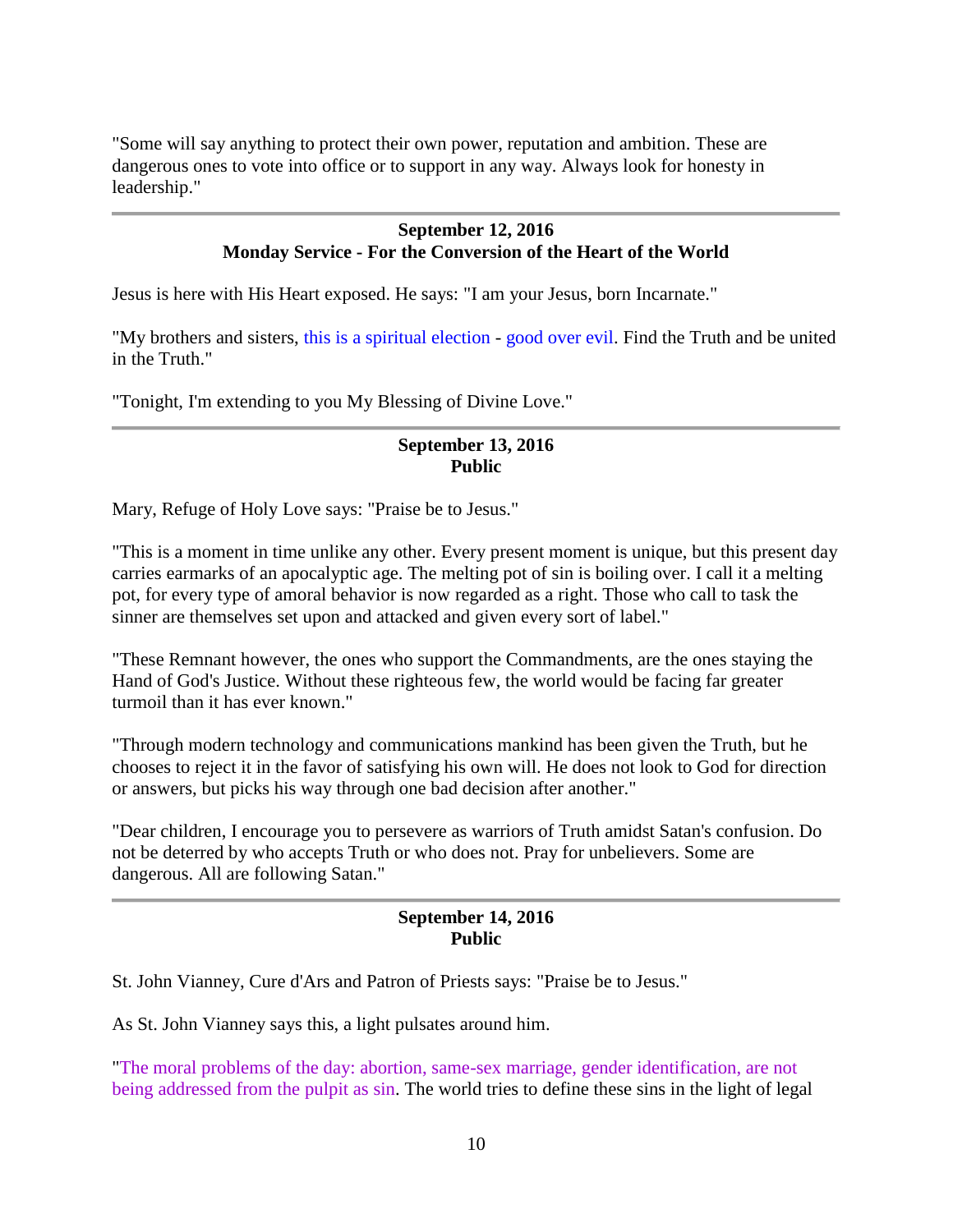rights. It is Cardinals, Bishops and priests who must lead spiritually and not relegate the definition of sin to the likes of mass media and popular opinion and legal systems."

"The main problem in this country and in the world at large is the inability and, or disinterest in the general population to distinguish good from evil. This is reflected in your political choices. Poor leaders are the ones who do not embrace honesty and therefore, do not lead with honesty. If a clear line is not drawn between right and wrong - good and evil - leadership fails you."

"The election fast approaching in this country will be determined by mankind's ability to determine good from evil - Truth from untruth."

### **September 15, 2016 Feast of Our Lady of Sorrows**

Our Lady comes as Our Lady of Sorrows. She says: "Praise be to Jesus."

"My greatest sorrow these days is mankind's propensity to please himself without regard for God and His Laws. Man uses every sort of rationalization to embrace sin without calling it a sin. He allows language to redefine good versus evil, thus obscuring the line of sin versus no sin. My Heart sorrows for the state of the conscience of the world. You do not see, dear children, that the path so many of you follow leads away from Jesus and your salvation. You are accepting popular opinions over God's Commandments. My Heart trembles at the thought of God's Justice."

"During these times, please understand, that if you lend your support to one whom advances the cause of abortion or planned parenthood, you are guilty of these sins yourself. If you support politicians who are in favor of same-sex marriage, you support these sins as well. These days, morals and spirituality are bound up in a knot with politics. Holy Love is the way to undo the knot and make choices which appease My Sorrowful Heart."

# **September 16, 2016 Public**

Mary, Refuge of Holy Love says: "Praise be to Jesus."

"I am praying that the Holy Spirit - the Spirit of Truth - enlightens the heart of the world as to the real dangers that threaten mankind today. The greatest danger is the inability to recognize Truth. This feeds the spirit of confusion and obstructs the soul's understanding of good versus evil. Many lies are presented as Truth by politicians who are self-seeking and ambitious. So many in the general public either do not recognize this or summarily excuse it."

"You must expect the Truth from your leaders and accept nothing less. You need to make your leaders accountable to the Truth. This is so not only in the secular realm, but in religious leadership, as well. Good leaders keep their followers on course, without regard for their own popularity. Good leaders lead in accord with the welfare of their flock. They do not condone sin as a means of being popular or to attract more followers."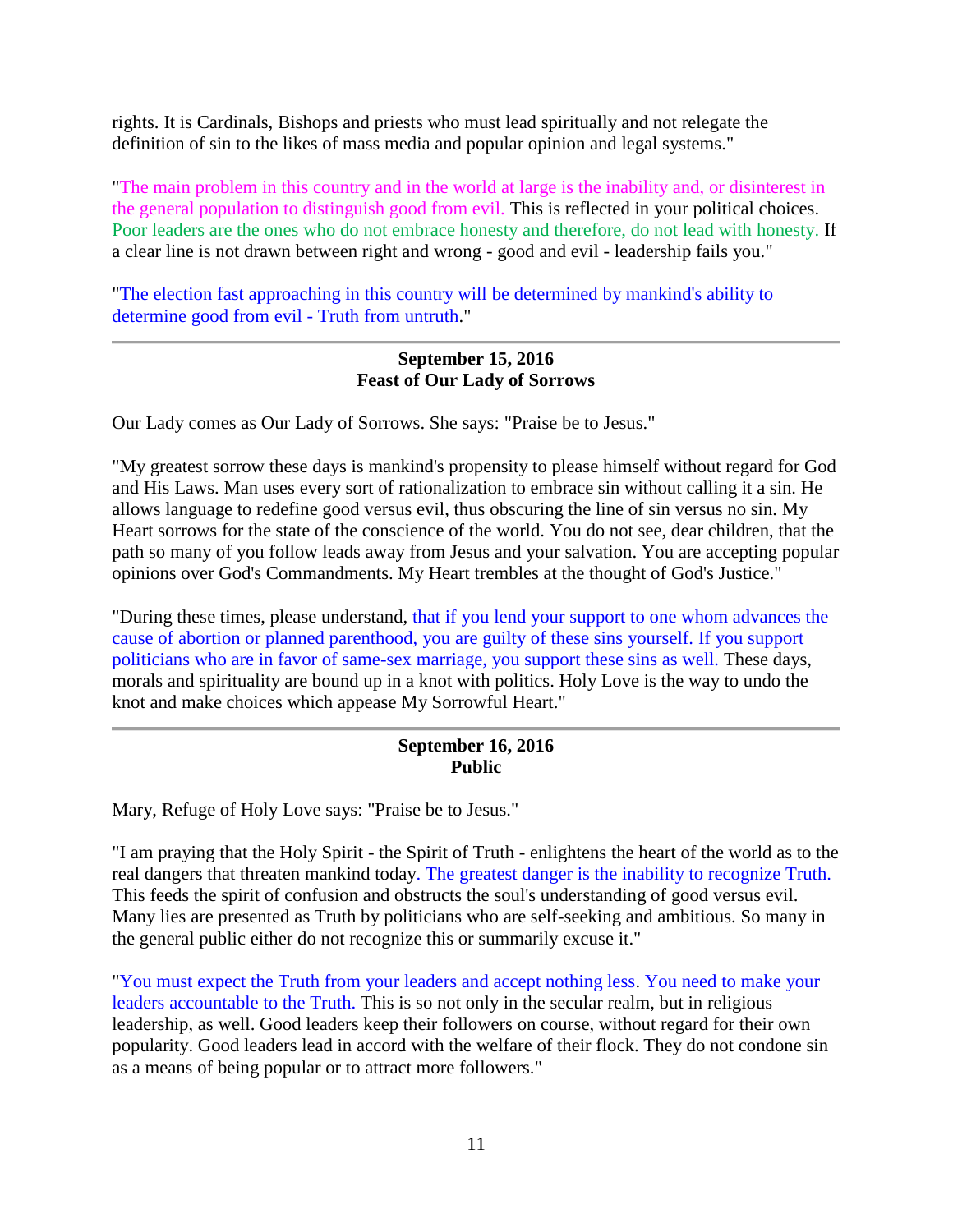"The best leader is not always the one with the most money or influence. The best leader leads according to the Truth - God's Commandments - and Holy Love."

### **September 16, 2016 Friday Service - For the Conversion of the Heart of the World**

Jesus is here with His Heart exposed. He says: "I am your Jesus, born Incarnate."

"My brothers and sisters, when you pray, pray for courage, hope and holy boldness in your hearts. These are the prayers most easily answered."

"Tonight, I'm blessing you with My Blessing of Divine Love."

## **September 17, 2016 Public**

Mary, Refuge of Holy Love says: "Praise be to Jesus."

"Rain falls as God directs, no matter the hour, day or month of the year. It accomplishes its effects according to God's Will. So it is with grace. It is not hindered by time or space. Unlike rain however, sometimes it is graciously accepted and other times ignored and rejected. When a soul is given grace it is a means of direction, protection or of aiding others. When the soul chooses his own will over the opportunity of grace, he is no longer an instrument of grace. If this pattern continues, he becomes an easy target of Satan and an instrument of evil."

"Grace always comes to you through the Hands of Divine Love. Therefore, grace persuades the soul to seek and live in the Truth. The dishonest person is the one who summarily rejects grace and listens to evil. Such people as these need to be held accountable for the sake of their own journey to Heaven."

"The acceptance or rejection of grace comes to each soul and in every present moment. Cooperation with grace or lack of response to grace can affect the future of the entire world."

Read Galatians 6:7-10+

Synopsis: Regarding adherence of conscience to the Ten Commandments, make no mistake, a man will reap only what he sows. Therefore, do not grow weary of doing good according to the Ten Commandments and learned in the Moral Standards of Truth.

Do not be deceived; God is not mocked, for whatever a man sows, that he will also reap. For he who sows to his own flesh will from the flesh reap corruption; but he who sows to the Spirit will from the Spirit reap eternal life. And let us not grow weary in well-doing, for in due season we shall reap, if we do not lose heart. So then, as we have opportunity, let us do good to all men, and especially to those who are of the household of faith.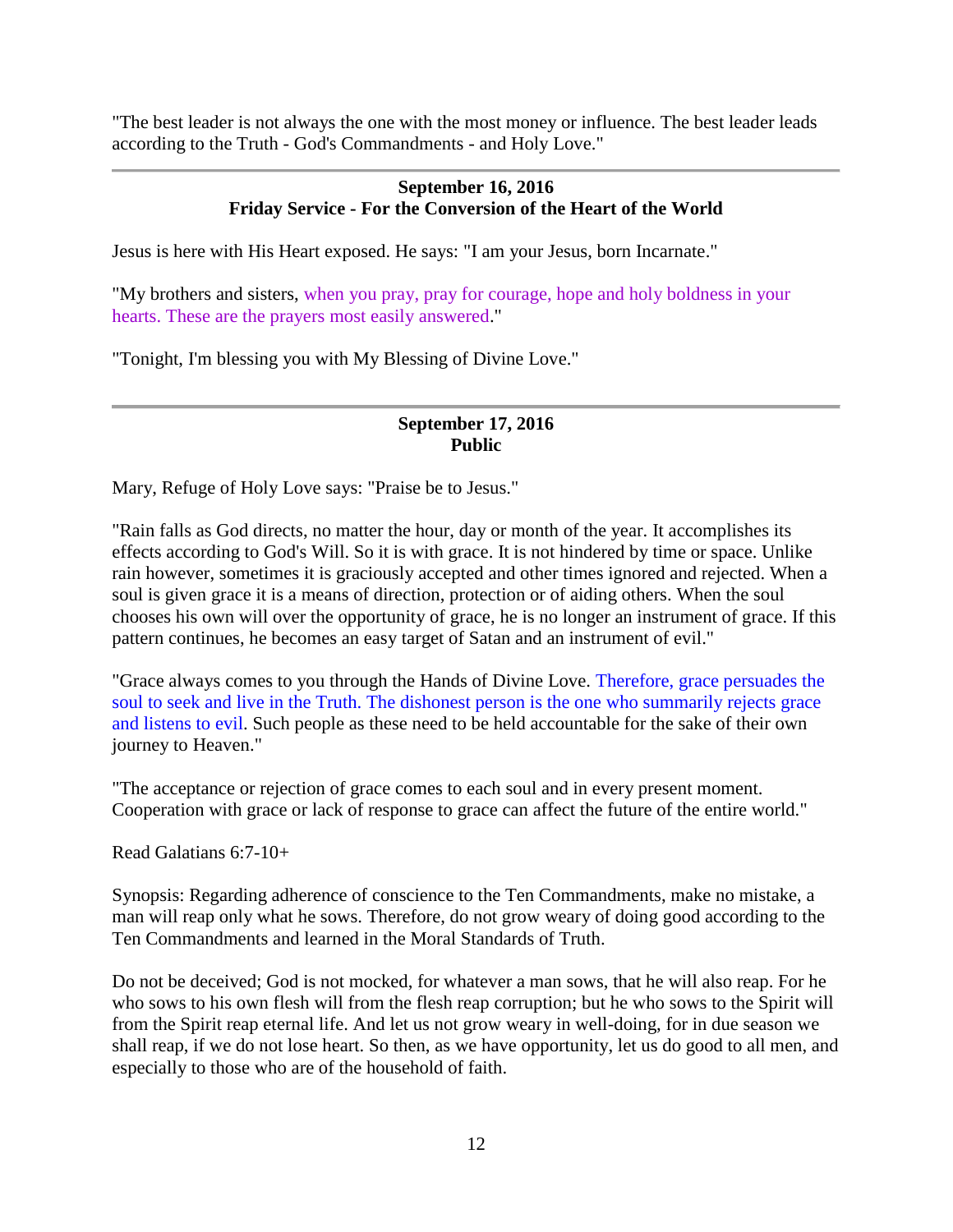+-Scripture verses asked to be read by Mary, Refuge of Holy Love. -Scripture taken from the Ignatius Bible. -Synopsis of Scripture provided by spiritual advisor.

## **September 18, 2016 Public**

Mary, Refuge of Holy Love says: "Praise be to Jesus."

"Dear children, today I have come to speak to you about choices. Every choice you make has its consequences. It may lead you farther along the path of holiness or your choice may lead you away from God and His Commandments. Every choice has spiritual and temporal consequences. Every choice affects the present moment, and very often the future."

"Take for instance, the upcoming election in your country. At stake is your safety, your economic security and the very moral foundation of your country, as will be outlined by the Supreme Court whose members are set in place for you by the president. All of these issues are monumental, and therefore, your choice for president is monumental."

"I need you to turn the tide against evil by choosing wisely in every present moment. Do not feel overwhelmed by these times or the evil around you. If you are living in Holy Love, your angels will help you to see the Truth and to make good choices - choices that bear witness to the Truth."

Read Titus 2:11-14+

Synopsis: Jesus came as our Savior, teaching us to reject all ungodly, worldly concerns and to live with Holy Love in our hearts, looking to Christ's example, Who gave Himself for our redemption.

For the grace of God has appeared for the salvation of all men, training us to renounce irreligion and worldly passions, and to live sober, upright, and godly lives in this world, awaiting our blessed hope, the appearing of the glory of our great God and Savior Jesus Christ, Who gave Himself for us to redeem us from all iniquity and to purify for Himself a people of His own who are zealous for good deeds.

+-Scripture verses asked to be read by Mary, Refuge of Holy Love.

-Scripture taken from the Ignatius Bible.

-Synopsis of Scripture provided by spiritual advisor.

#### **September 19, 2016 Feast of Our Lady of La Salette**

Our Lady appears as Our Lady of La Salette. She says: "Praise be to Jesus."

"So long ago, I appeared to two children at La Salette - weeping, weeping. I wept as man took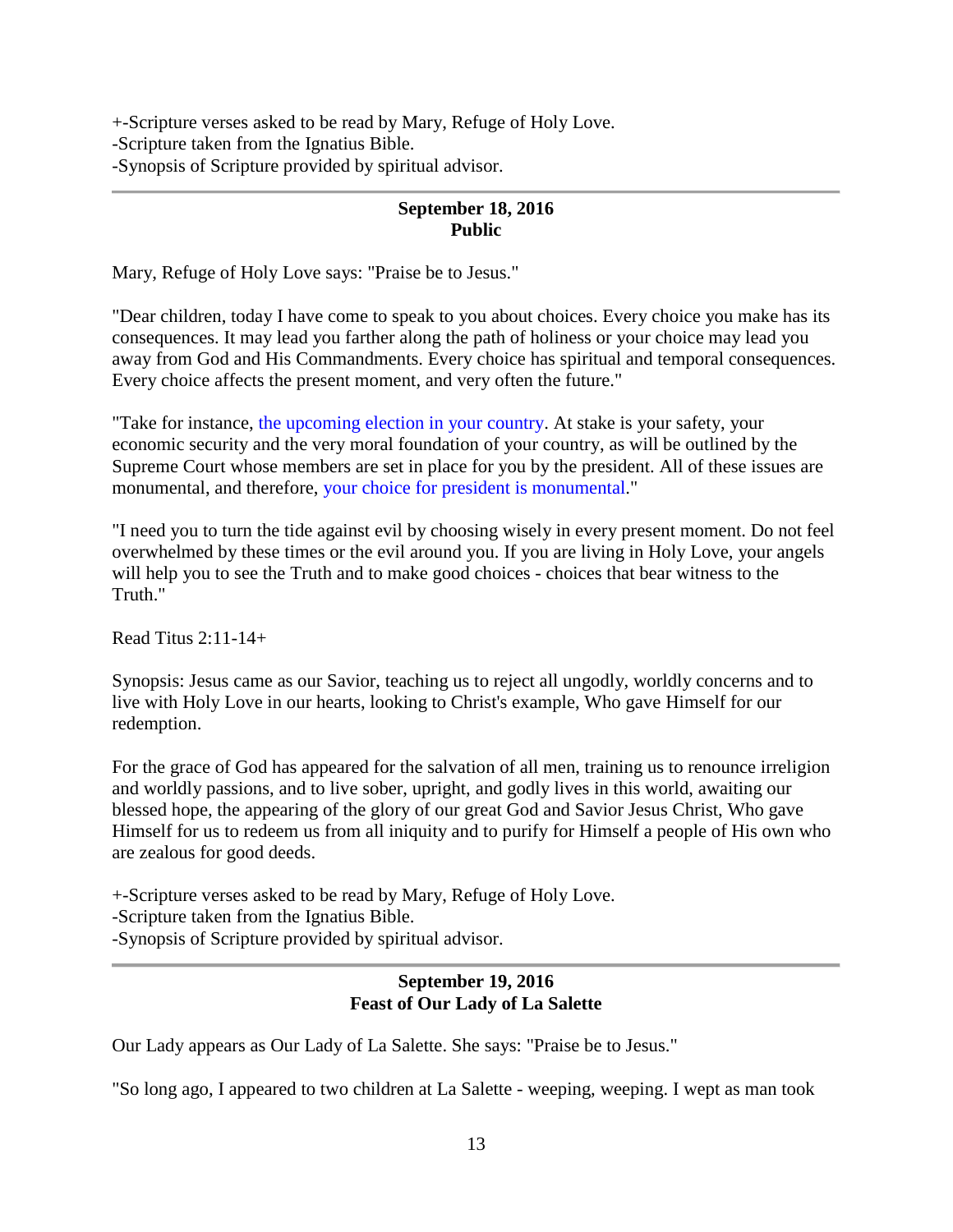the Name of God in vain and summarily blasphemed the Sabbath. How much more am I weeping today as every Commandment is blasphemed? How much more do I weep as sins are encouraged by legal and judicial systems? My Son's Mournful Heart has been pierced through and through by the compromise of Truth and the abuse of authority."

"I plead with you, wound My Son's Heart no more. Make amends to His Most Mournful Heart by merit of your contrite prayers and sacrifices. Change the course of the future by your efforts. Do not be deceived to think there is nothing you can do or, worse still, that nothing needs to be done. Be my instruments in a world gone mad with the inability to recognize evil."

"Dry my tears with Holy Love."

# **September 19, 2016 Monday Service - For the Conversion of the Heart of the World**

Jesus is here with His Heart exposed. He says: "I am your Jesus, born Incarnate."

"My brothers and sisters, please realize that when you pray against abortion, you are praying for peace in the world, for peace will not come to you until there is peace in the womb."

"Tonight, I'm blessing you with My Blessing of Divine Love."

# **September 20, 2016 Public**

Mary, Refuge of Holy Love says: "Praise be to Jesus."

"Dear children, it is impossible for you to support good and to live in the Truth unless you first find it. That is what Satan is making most difficult for you these days. He is using every type of technology, mainstream media and God-given skills of certain ones to hide the Truth of what is good and what is evil."

"Satan promotes false issues such as social justice and global warming as a distraction from the genuine issue of moral degeneration. So long as people do not recognize Satan's tactics, they will not be able to oppose him. The enemy lies through the most prominent people to gain power and he is not held accountable. Each one of God's Commandments is challenged, even blasphemed, and there is no outcry from those who can make a difference."

"Allow Holy Love to be your impetus - your inspiration. Then you will always be an example of the Truth. God's Justice awaits those who oppose you."

Read 2 Thessalonians 2:13-15+

Synopsis: Encouragement to the Remnant Faithful to stand firm in the faith.

But we are bound to give thanks to God always for you, brethren beloved by the Lord, because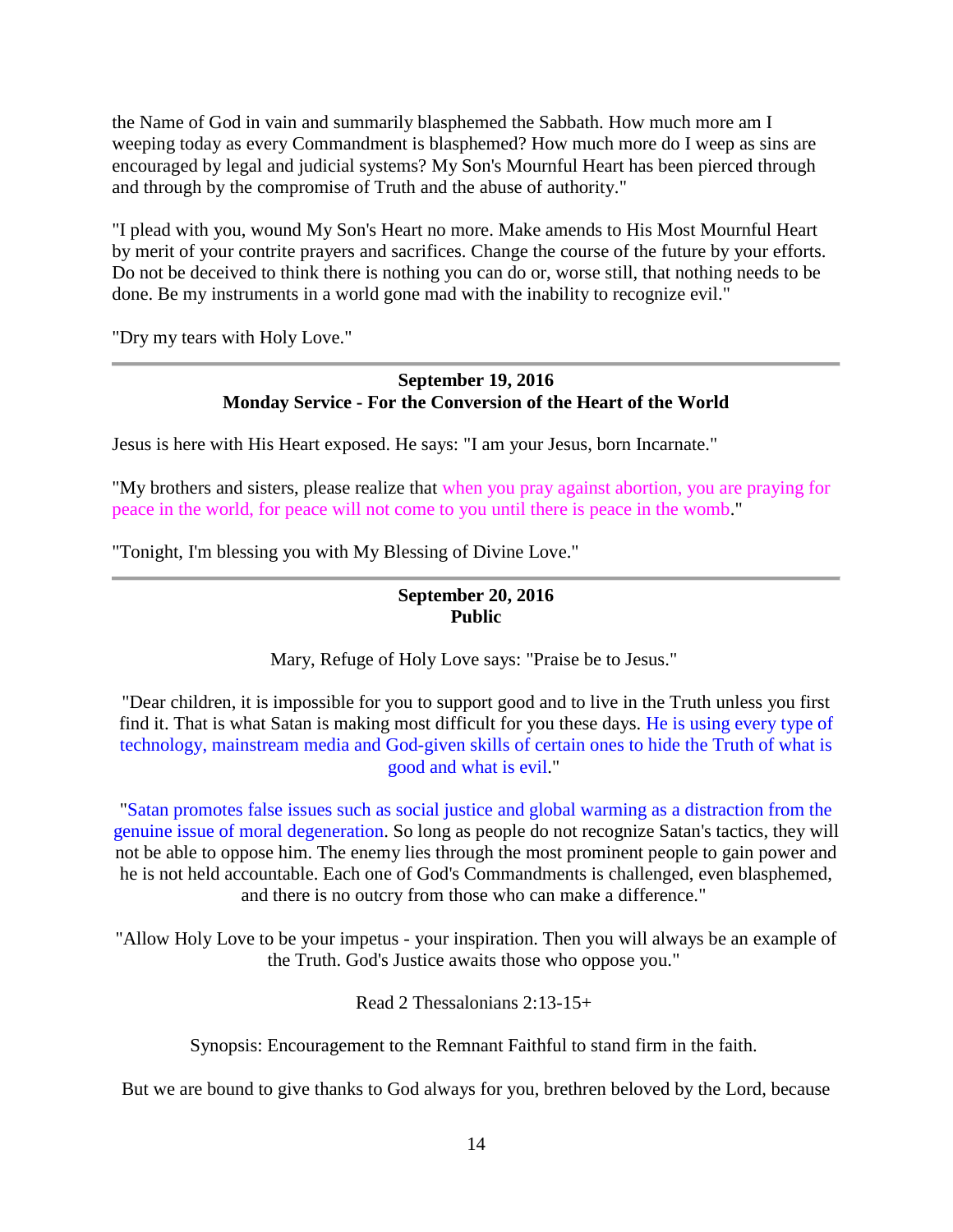God chose you from the beginning to be saved, through sanctification by the Spirit and belief in the Truth. To this He called you through our gospel, so that you may obtain the glory of our Lord Jesus Christ. So then, brethren, stand firm and hold to the Traditions which you were taught by us, either by word of mouth or by letter.

> +-Scripture verses asked to be read by Mary, Refuge of Holy Love. -Scripture taken from the Ignatius Bible. -Synopsis of Scripture provided by Spiritual Advisor.

# **September 21, 2016 Public**

Mary, Refuge of Holy Love says: "Praise be to Jesus."

"These are the times when liberal morals are spreading rapidly around the world. This is aided by the fact that Satan has made moral issues into political issues. Worse still, is the reluctance of most leaders - religious and secular - to speak out in favor of sound Christian morals for fear of hurting someone's feelings. What about God's feelings?"

"These days, those who believe in God's Commandments and Holy Love have the moral responsibility to make their voices heard. The liberals are not shy in voicing their convoluted opinions. Those who choose righteousness must not be reticent either. Morals cannot change until attitudes change. Attitudes can only change in the Light of Truth."

"Therefore, I impart to you these Messages\* - Messages of Truth and hope. You, My children, must be the Light of Truth in the world - the Light that dispels the darkness of liberal thinking the Light that gives hope to a world which embraces error."

\* The Messages of Holy and Divine Love at Maranatha Spring and Shrine.

Read Ephesians 4:25+

Therefore, putting away falsehood, let every one speak the Truth with his neighbor, for we are members one of another.

Read 2 Corinthians 4:1-4+

Synopsis: In discharging the Mission and Ministry of Holy Love do not lose heart. On the contrary, renounce actions which shame conceals in the dark, avoid unscrupulous conduct and do not corrupt the Word of God; but make known the Truth of Jesus Christ, which is Holy Love, commending yourself to your examination of conscience according to the Ten Commandments in the sight of God. If the Truth is concealed, it is only to those who are perishing; for in their case they have been blinded to Truth by their unbelieving hearts and minds - not seeing the Light of the Gospel of Christ Who is the Truth and the Image of God.

Therefore, having this ministry by the mercy of God, we do not lose heart. We have renounced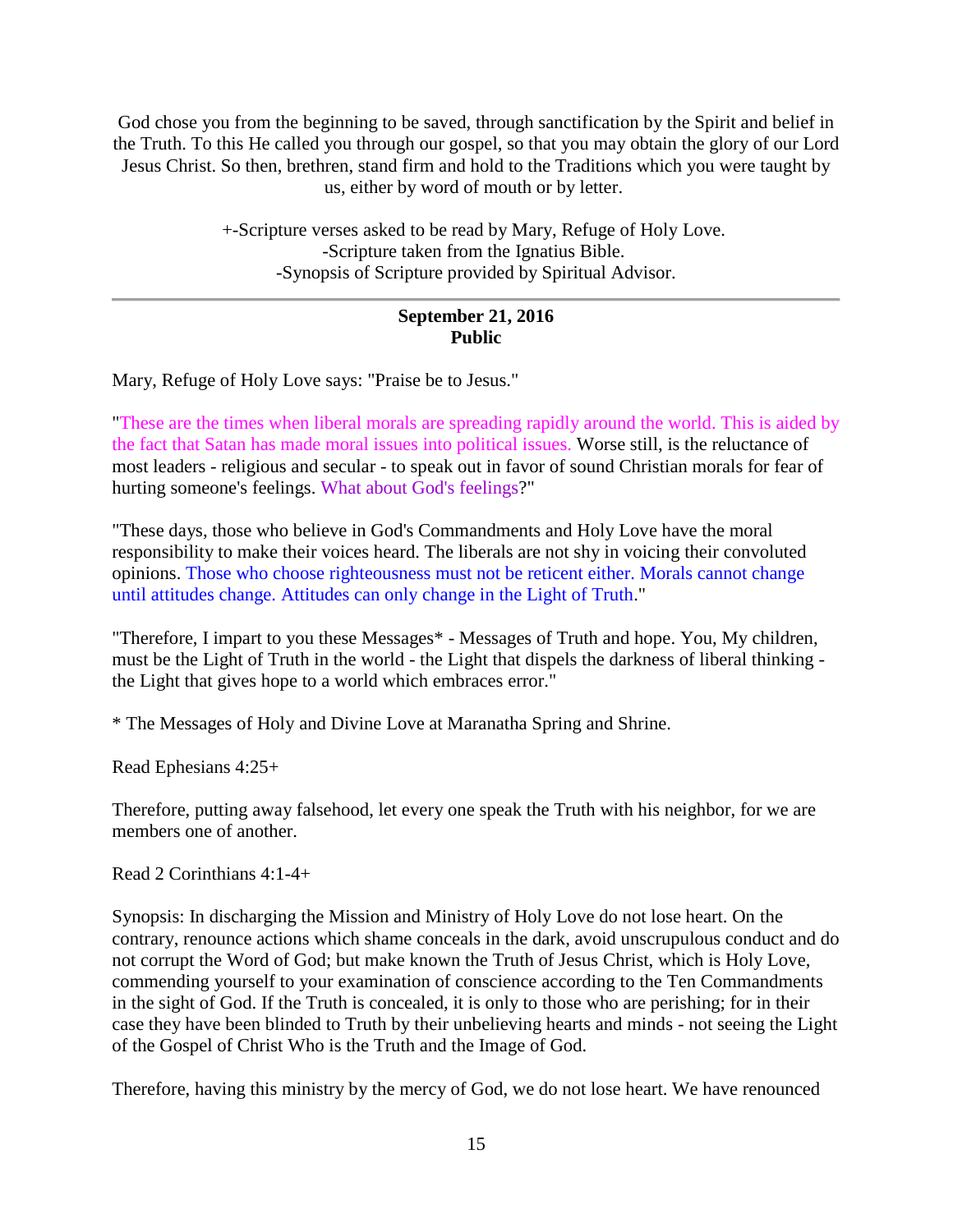disgraceful, underhanded ways; we refuse to practice cunning or to tamper with God's Word, but by the open statement of the Truth we would commend ourselves to every man's conscience in the sight of God. And even if our gospel is veiled, it is veiled only to those who are perishing. In their case the god of this world has blinded the minds of the unbelievers, to keep them from seeing the Light of the Gospel of the glory of Christ, who is the likeness of God.

+-Scripture verses asked to be read by Mary, Refuge of Holy Love. -Scripture taken from the Ignatius Bible. -Synopsis of Scripture provided by Spiritual Advisor.

# **September 22, 2016 Public**

St. Thomas Aquinas says: "Praise be to Jesus."

"Because liberalism has taken over so many hearts in this country and around the world, I have come to address it. A liberal is one who accepts any opinion and tolerates any sin unless, of course, the opinion is conservative. The true liberal is not constricted by God's Commandments. He is quite willing to oppose the Commandments in thought, word and deed."

"The liberal thinks his opinions represent freedom, when in fact, they represent slavery to sin. He has little or no regard for pleasing God. He chooses to please himself and other people. He considers those of a more traditional, conservative viewpoint as obstacles to the Truth and a nuisance to be overcome."

"The liberal does not see the direction he is following which leads away from God. He views all who do not follow in his footsteps as misguided and ill-informed."

"I can tell you the liberal never passes from this life directly into Heaven. The fortunate ones are detained in Purgatory."

"Politics has wrapped itself around liberalism and vice versa."

"Do not be swayed by people of influence or mainstream media to believe liberalism is acceptable. Be loyal to God, His Commandments and consequently Holy Love."

# **September 23, 2016 Feast of St. Pio of Pietrelcina**

Padre Pio comes. I wish him a happy feast day. He nods and smiles. He says: "Praise be to Jesus."

"Your country is on the precipice of an important decision with this upcoming election. The decision is between right and wrong. Do the citizens desire to continue their downward spiral into amoral behavior or will they choose redirection and once again be 'One Nation under God'?"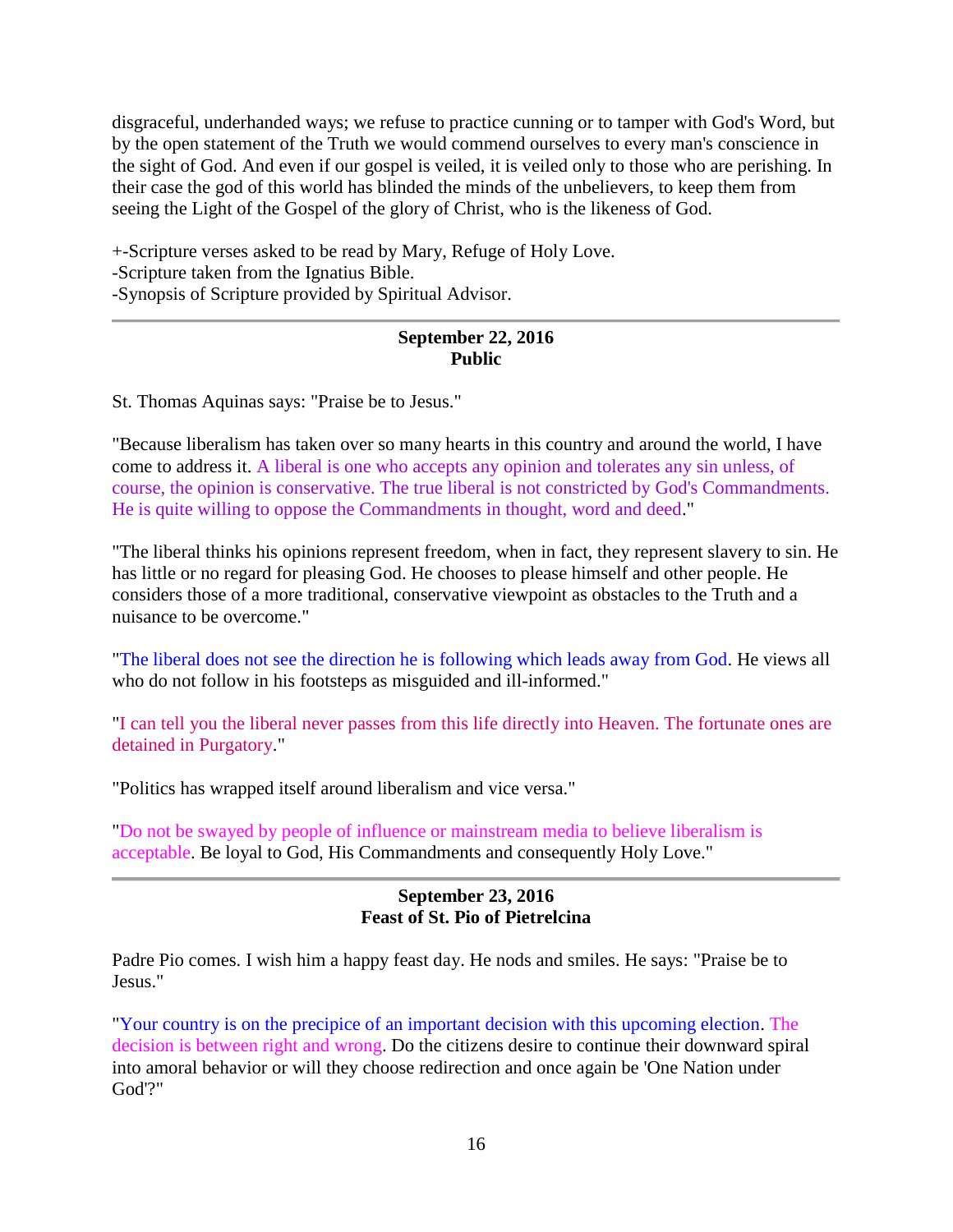"If you cannot see where certain policies are leading you, take your head out of the sand! God does not want sins such as abortion and same-sex marriage to be legal issues. Sins are between the soul and God - not the soul, the Supreme Court and God! Stop and think what is more important - what you want or what God Commands!"

"This nation has this one last chance to redeem itself in God's Eyes and to return to prosperity. Otherwise, it will become more and more dependent upon foreign, anti-Christian powers. Decide for good."

### **September 24, 2016 Public**

Our Lady is here dressed in white and gray. She says: "Praise be to Jesus."

"I have come to tell you that the First Seal has been opened.\* Now is the time when hearts and nations will be conquered. Evil plots in hearts will be manifest and much good will be destroyed."

"You, My children, must unite in the Truth. Do not delay. My Son will assist you. I offer you the grace of the Refuge of My Heart. Do not allow labels such as Catholic or Protestant to divide you. We are all one in the trials which are here and lie ahead. Pray for wisdom and perseverance. Do not be fooled by title, authority or influenced by ill-gotten power."

"I have come to persuade you into Holy Love which is a universal call to all."

Maureen: "Blessed Mother, I don't know what this means about the Seal. Can you explain it please?"

Our Lady says: "There are as many interpretations as there are Scripture scholars. I can tell you this - it marks the beginning and the end - the beginning of Christ's Reign and the End Times are at hand. The end of God's Merciful restraint of His Justice is upon you. Many have believed that this Seal was already broken. However, I tell you today that there will be more profound struggles between good and evil. There will be consequences to evil acts that can only be interpreted as God's Justice, if wisdom intercedes at all."

"This is why I plead with all Christians to unite and act with one heart towards the welfare of all."

\* Read Revelations 6:1-2+

Synopsis: Each of the Seven Seals represent the unleashing of afflictions reserved for sinful men found in a list hidden in the scroll which only the Lamb of God will break open as reserved to Him in carrying out the Divine Plan. Each of the Four Horsemen symbolize a particular woe connected with woe and destruction.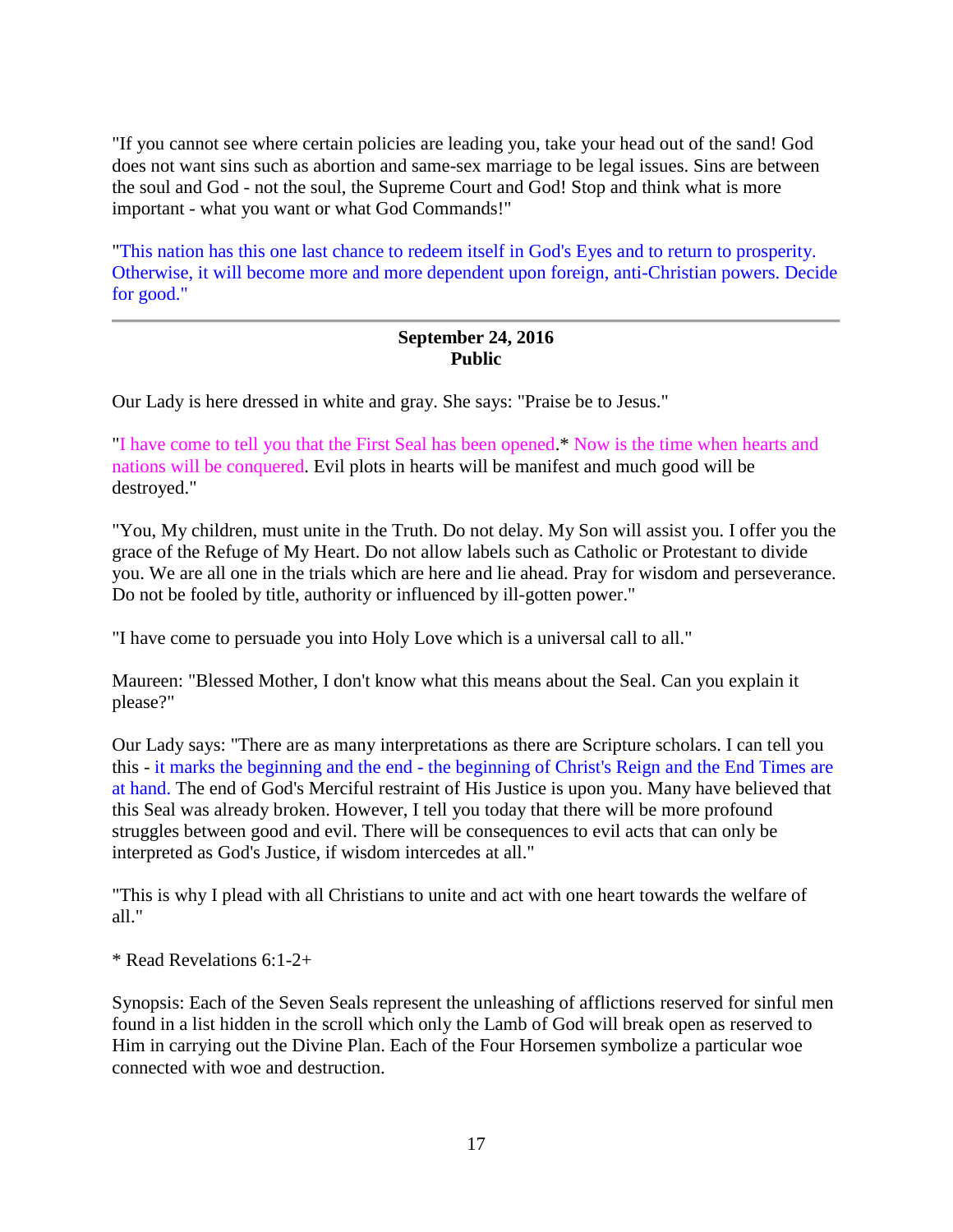Now I saw when the Lamb opened one of the seven seals, and I heard one of the four living creatures say, as with a voice of thunder, "Come!" And I saw, and behold, a white horse, and its rider had a bow; and a crown was given to him, and he went out conquering and to conquer.

+-Scripture verses asked to be read by Mary, Refuge of Holy Love. -Scripture taken from the Ignatius Bible. -Synopsis of Scripture provided by Spiritual Advisor.

## **September 25, 2016 Public**

Our Lady comes once again in white and gray. She says: "Praise be to Jesus."

"These times, now upon you, have been written in the Father's Heart for all ages. It has been His Prayer that mankind would be delivered from these events. As it is, they have come with stealth and go unnoticed by most. Liberal, amoral thinking has been the stepping stone into this age and prompted the breaking of the First Seal. Now you will begin to see more and more illicit conquests by aggressive countries. Violence and terrorism will intensify. Unless people have recourse to prayer and sacrifice, their security will be at a minimum."

"This is the most treacherous time to abandon the faith. However, it is a time when faith will be at a premium. Man will continue to try to solve his problems apart from God."

"I tell you these things now to help you to keep your faith as events progress. I am with you and close to you. My Immaculate Heart is always your Refuge. As events mount to a crescendo, call on Me."

### **September 26, 2016 Public**

Mary, Refuge of Holy Love says: "Praise be to Jesus."

"Dear children, before you support any candidate for office you should try to determine what is in their heart. Do they support God's Commandments? Do they abide with the popular opinion that abortion and same-sex marriage are acceptable because they are legal? Do they respect the Constitution? The more power you give to any leader, the less freedom you have. It must matter to you what you are obeying."

"Some who run for public office unfortunately personify evil. Others are basically good people, trying to call the nation back to righteousness. These days, in any election, Christian values are greatly under attack and even controversial. An amoral spirit pervades the world. As My instruments, you must belong to the Truth. Never be afraid to define the Truth and expose evil. Guard your right to do so."

Read Romans 6:16-18+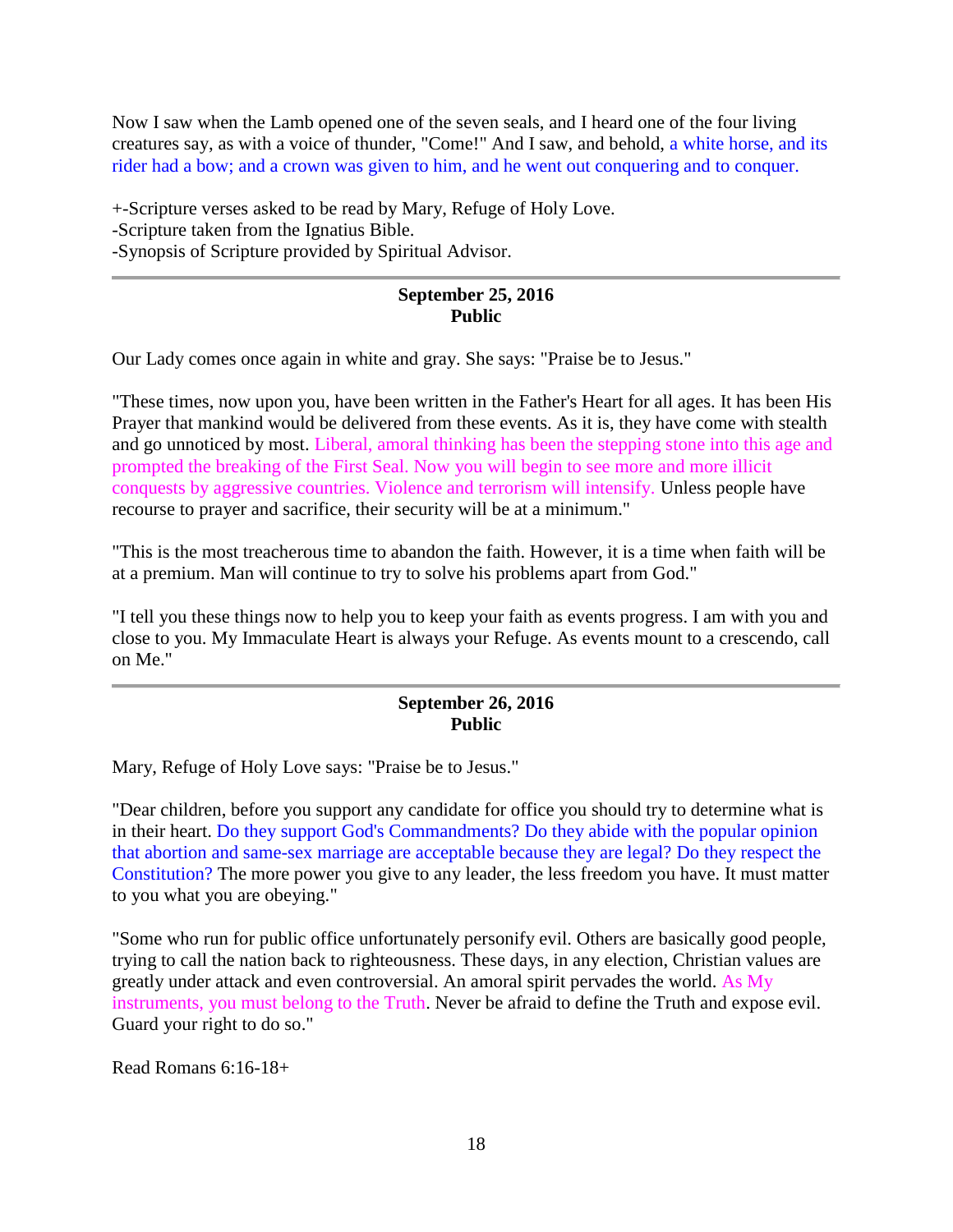Synopsis: Be not slaves to sin through obedience to others, but slaves to justice by obedience to the truths of the Doctrines of Faith by which you have been set free from sin.

Do you not know that if you yield yourselves to any one as obedient slaves, you are slaves of the one whom you obey, either of sin, which leads to death, or of obedience, which leads to righteousness? But thanks be to God, that you who were once slaves of sin have become obedient from the heart to the standard of teaching to which you were committed, and, having been set free from sin, have become slaves of righteousness.

+-Scripture verses asked to be read by Mary, Refuge of Holy Love. -Scripture taken from the Ignatius Bible. -Synopsis of Scripture provided by Spiritual Advisor.

#### **September 26, 2016 Monday Service - For the Conversion of the Heart of the World**

Jesus is here with his Heart exposed. He says: "I am your Jesus, born Incarnate."

"My brothers and sisters, pray as never before for the end to legalized abortion. In this prayer intention is also the intention for a favorable future for your nation."

"Tonight, I'm imparting to you My Blessing of Divine Love."

# **September 27, 2016 Public**

Mary, Refuge of Holy Love says: "Praise be to Jesus."

"Please realize that the adversary, the dragon, is too clever to reveal himself through one profound event that people could identify as relating to the rupture of the First Seal. You will see events escalate in intensity, as I mentioned. Not all earthquakes, famines and plagues are reserved for subsequent Seals either. Some of these things occur almost routinely. However, when a Seal is broken, the profound intensity of such events increases."

"Now you are experiencing wide-spread confusion which is drawing people away from the Truth. The election in this country is being held in the mainstream media. Dishonesty is not held accountable. Truth is not lauded. This is all possible, as mankind does not differentiate between good and evil."

"This same confusion sadly has drawn millions away from the Faith. It is not the Church's job to change the Truth to make it more acceptable to more people. Rather, the Church must remain solidly in the Truth and, as a Mother, be a sign of steadfastness."

Read 2 Timothy 4:1-5+

Synopsis: With all urgency, preach the Truth of the doctrines of the faith in season or out of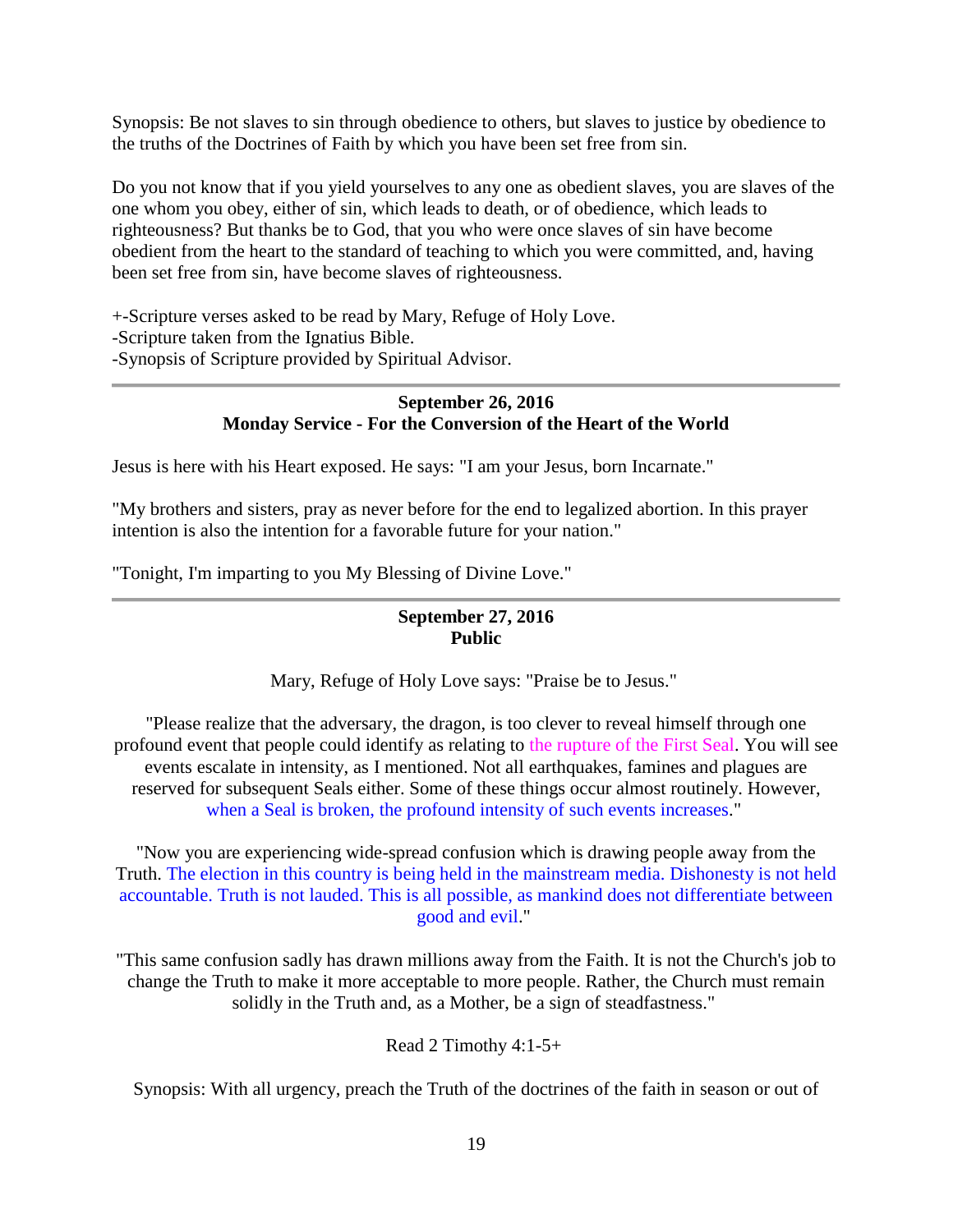season - reproving, entreating, and reputing with all patience by sound teaching, for there will come a time when not all will accept sound doctrines, but will follow their own desires by turning away from the Truth and accepting errant teachings and doctrines.

I charge you in the presence of God and of Christ Jesus who is to judge the living and the dead, and by His appearing and His Kingdom: preach the Word, be urgent in season and out of season, convince, rebuke, and exhort, be unfailing in patience and in teaching. For the time is coming when people will not endure sound teaching, but having itching ears they will accumulate for themselves teachers to suit their own likings, and will turn away from listening to the Truth and wander into myths. As for you, always be steady, endure suffering, do the work of an evangelist, fulfil your ministry.

> +-Scripture verses asked to be read by Mary, Refuge of Holy Love. -Scripture taken from the Ignatius Bible. -Synopsis of Scripture provided by Spiritual Advisor.

# **September 28, 2016 Public**

Mary, Refuge of Holy Love says: "Praise be to Jesus."

"Dear children, continue in earnest to pray for the victory of good over evil in this upcoming election. Many things can happen between now and the Election Day. Many events can unfold revealing much, and in some hearts the seed of cyber piracy has taken root. There has been much dishonesty on the part of some, but plans are afoot for a last-ditch effort to alter the Truth of the returns. I encourage steps to be taken to check and recheck voter results."

"Do not think that certain things are not possible. What you regard as certainty can easily be changed through modern technology put to ill-use. I tell you these things with My Motherly warning. Expect the unexpected."

> **September 29, 2016 Feast of the Archangels - St. Michael, St. Gabriel and St. Raphael**

St. Michael comes with his sword and his shield. His shield has the United Hearts on it. He says: "Praise be to Jesus."

"I have come to remind your nation and the world that compromised borders result in compromised security. Also, all unity is not good and of God. If you unite under an evil leader, you will be led down the path of evil. Do not make the path clear for this to happen by blindly supporting a One World Order. I cannot change your foolish free-will choices. I can point the way beyond and around such choices through circumstances. It remains up to you to pay attention."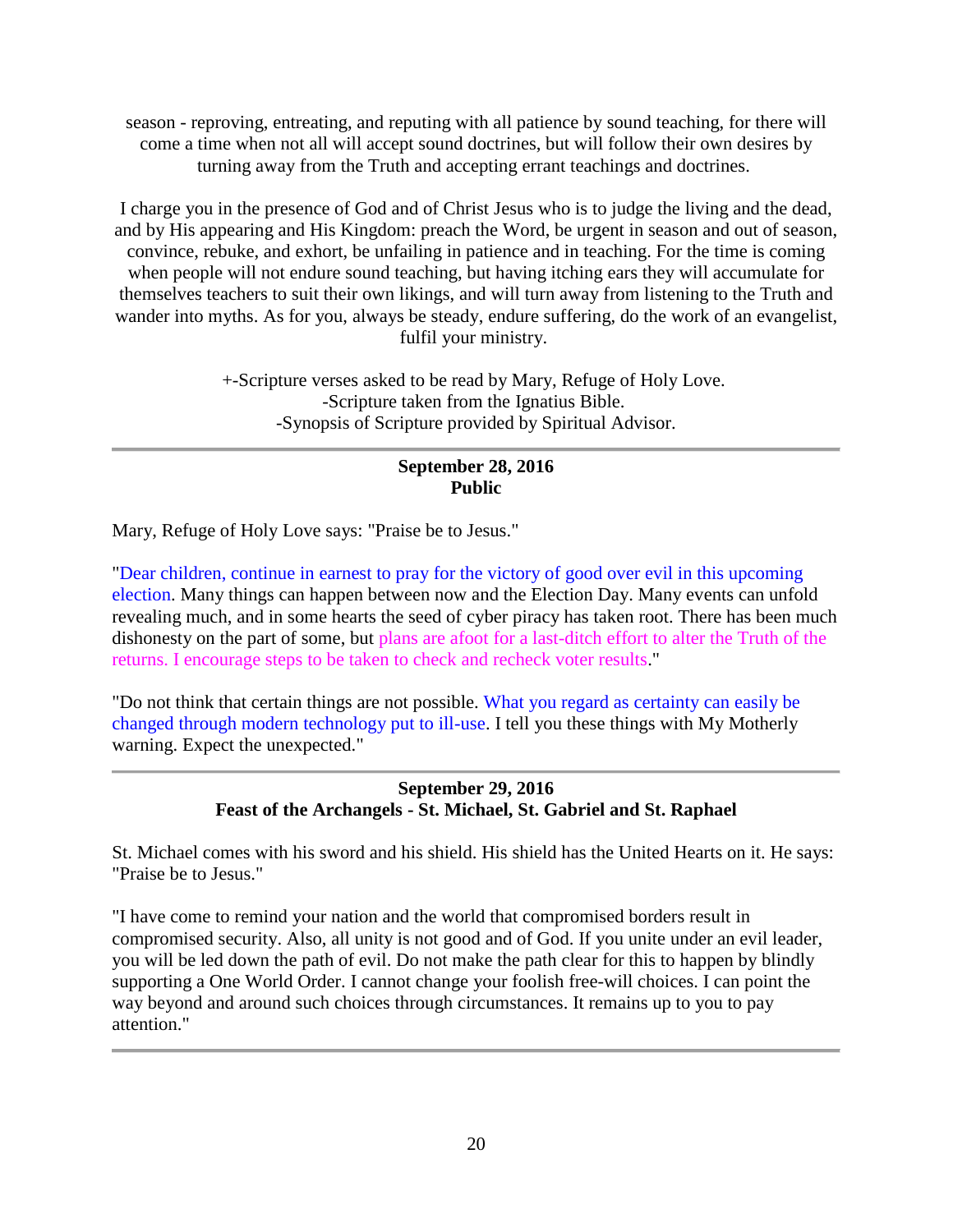### **September 30, 2016 Public**

St. Thomas Aquinas says: "Praise be to Jesus."

"In this upcoming presidential election, people need to make their choices based upon issues not character assassination. The seating of Supreme Court Justices should be the first consideration. A liberal court makes for a liberal nation. If you support a nominee who supports abortion, then you support abortion. It is that simple. Open borders should be a great concern and will bring disastrous consequences if allowed. You need a president who will support your Godgiven rights as outlined in the Constitution."

"If a person is dishonest in small ways, that same person cannot be trusted in greater ways. This is not character assassination. It is a fact. This is not the time in the hour of history for a leader to be full of self-interest, but to protect and guide in righteousness those he is leading."

"Some hold greater agendas in their hearts than the welfare of this nation. They secretly design their plans to coincide with a New World Order - the threshold of the reign of the Antichrist. The destruction of national pride is a telling sign of such an agenda. That is why the importance of national borders is being minimized."

"This is the hour when faith will be tested and retested. Stand firm in the Truth."

### **September 30, 2016 Friday Service - For the Conversion of the Heart of the World**

Jesus is here with His Heart exposed. He says: "I am your Jesus, born Incarnate."

"My brothers and sisters, always support the Truth and those who embrace the Truth. Anything else is to cooperate with evil. Be united in our United Hearts - Truth itself."

"Tonight, I'm imparting to you My Blessing of Divine Love."

#### **October 1, 2016 Feast of St. Therese of Lisieux**

Mary, Refuge of Holy Love says: "Praise be to Jesus."

"Your nation's security is being challenged through its political system, as the security of life in the womb is also challenged by errant politics. You must see the connection. In this election, and between these two candidates, the issue of abortion has become a grave difference. You have had presidents who protected life in the womb and most recently presidents who aggressively opposed this same life. Please understand, for your nation to prosper once again on all levels you must value human life."